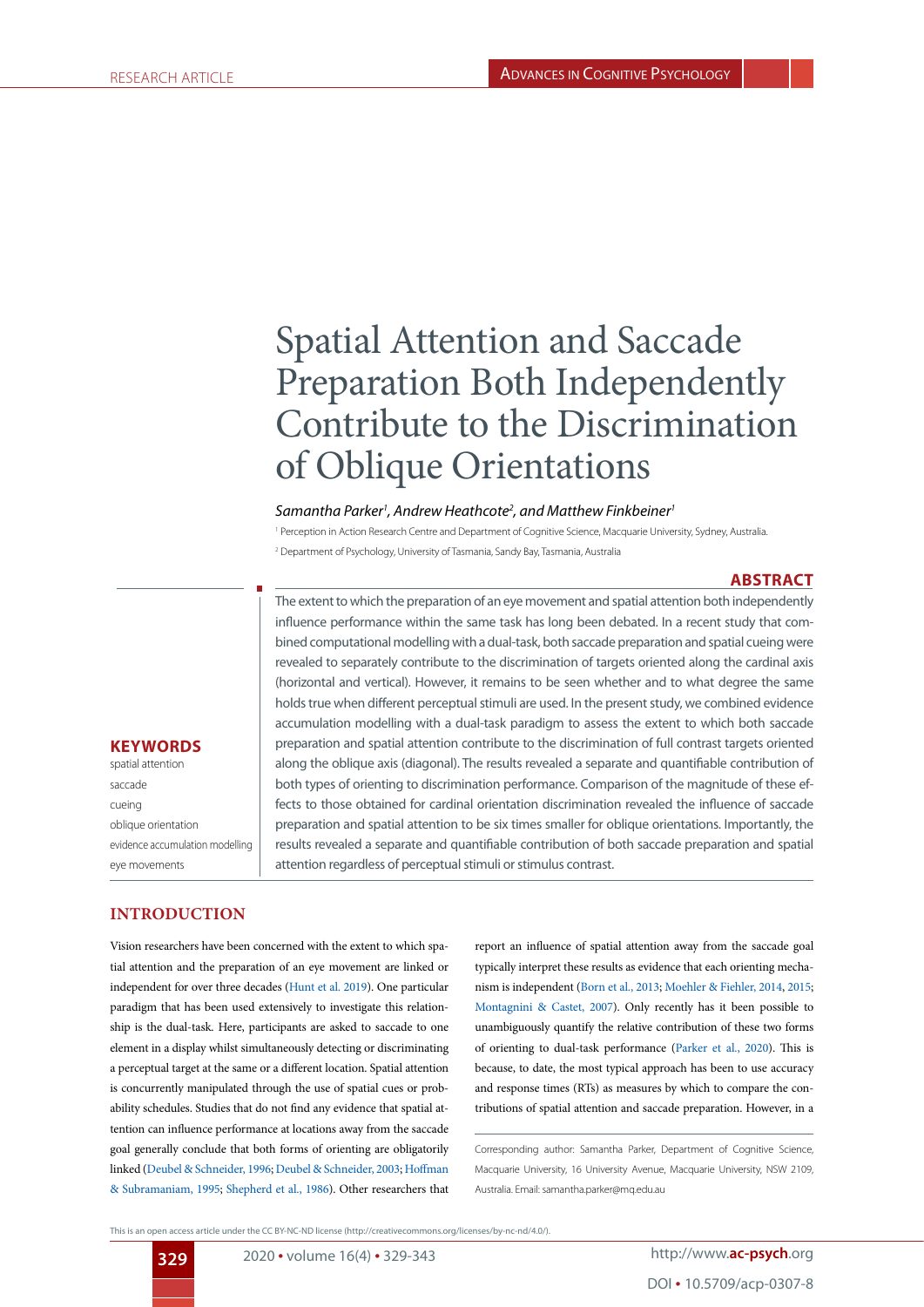traditional analysis of manifest measures such as these, the influence of both spatial attention and saccadic orienting cannot be disentangled from other aspects of dual-task performance. This is a particular problem for the dual-task paradigm, as difficulty complying with the task instructions to saccade to one direction and discriminate a target at the same or a different location requires conditions to be presented across separate blocks. Blocking experimental conditions introduces potential confounds that can limit the conclusions drawn about the operation of orienting specifically. In a previous study, we overcame this limitation by combining evidence accumulation modelling with a saccadic dual-task for the first time [\(Parker et al., 2020](#page-10-5)). The quality of evidence accumulation was used as a common currency by which to compare the influence of saccade preparation and spatial attention. The results revealed an independent and measurable influence of both saccade preparation and spatial attention during the discrimination of vertical and horizontal targets. While the size of the saccade congruency effect remained relatively stable across two separate dual-task paradigms, the magnitude of the spatial cueing effect varied by cue type. The influence of spatial attention was greater when directed by a peripheral, rather than central, cue.

One question that remains unanswered is the extent to which these orienting effects are specific to the perceptual stimuli and task employed. To date, the magnitudes of these effects have only been assessed during the discrimination of stimuli oriented along the cardinal axes and where contrast has been individually adjusted. Therefore, the goal of the present study was to quantify the contribution of saccade preparation and spatial attention to the discrimination of obliquely oriented, full contrast stimuli. In doing so, our aims were twofold. First, we sought to use the computational method to compare the magnitude of the spatial attention and saccade preparation effects in a distinct perceptual task. Second, we sought to confirm that the influence of spatial attention and saccade preparation on perception was independent of target orientation and contrast ([Castet et al., 2006](#page-9-3); [Montagnini & Castet, 2007\)](#page-10-4). In doing so, our results shed new light on the circumstances and degree to which orienting contributes to perceptual performance.

# **Contribution of Orienting Across Perceptual Tasks**

The findings from previous dual-task studies have, to date, been difficult to reconcile. While some authors reported an independent in-fluence of spatial attention away from the saccade goal [\(Born et al.,](#page-9-4) [2013;](#page-9-4) [Castet et al., 2006;](#page-9-3) [Moehler & Fiehler, 2014,](#page-10-2) [2015;](#page-10-3) [Montagnini](#page-10-4) [& Castet, 2007](#page-10-4)), others found evidence to suggest the relationship is obligatory ([Deubel & Schneider, 1996](#page-9-0); [Deubel & Schneider, 2003](#page-9-1); [Hoffman & Subramaniam, 1995](#page-10-1); [Shepherd et al., 1986\)](#page-11-0). Part of the issue is that the experimental design of these studies varies greatly. One factor that often differs between studies is the perceptual task employed. Some authors, for example, require participants to detect a target letter or numeral amongst distractors [\(Deubel, 2008;](#page-9-5) [Deubel &](#page-9-0) [Schneider, 1996;](#page-9-0) [Deubel & Schneider, 2003](#page-9-1); [Dore-Mazars et al., 2004](#page-9-6); [Hoffman & Subramaniam, 1995](#page-10-1)), whilst others require participants to

discriminate the orientation [\(Castet et al., 2006;](#page-9-3) [Moehler & Fiehler,](#page-10-6) [2018](#page-10-6); [Montagnini & Castet, 2007\)](#page-10-4) or the offset of a target [\(Born et al.,](#page-9-7) [2012](#page-9-7); [Born et al., 2013\)](#page-9-4). These tasks differ in many ways. For example, letter discrimination requires high spatial acuity and is generally performed better at fovea [\(Anstis, 1974](#page-9-8)). Orientation discrimination, on the other hand, requires less spatial resolution and can be performed well in peripheral vision ([Pardiso & Carney, 1988\)](#page-10-7). Given these differences, it is reasonable to suspect that the relative effects of saccade preparation and spatial attention may also differ by task.

Despite this, there has been no way to measure and compare the contribution of orienting across these distinct experimental designs. In a typical dual-task, accuracy and RTs are analysed separately. The limitation of analysing accuracy and RT separately is that it is not clear which is the best way to combine these measures into a single metric by which to compare task difficulty across conditions [\(Wagenmakers](#page-11-1) [et al., 2007](#page-11-1)). For example, the speed-accuracy trade-off phenomenon ([Fitts, 1966;](#page-10-8) [Ratcliff & Rouder, 1998](#page-10-9)) refers to decision behaviour where cautious responding is associated with slower but more accurate choices, and less cautious responding is associated with faster but more error prone responding, even when task difficulty remains the same. This phenomenon makes it difficult to draw conclusions about performance across experimental tasks from a separate analysis of accuracy and RT. For example, if, a participant exhibited the above pattern of responding across a letter and orientation discrimination task, respectively, it would not be apparent from an analysis of accuracy and RT alone which task was more difficult or, indeed, if there was any difference in the difficulty of the tasks at all.

Evidence accumulation modelling, on the other hand, allows the contribution of each orienting mechanism to be quantified and compared in a common currency. It does this by combining accuracy and the distribution of RTs for correct and error responses to estimate the parameters of a model that can separate the effects of response caution from task difficulty [\(Donkin et al., 2009](#page-9-9), [2011\)](#page-9-10). While accumulation models differ with respect to their architecture, they all share the same three basic parameters; threshold, drift rate, and nondecision time. Thresholds measure the amount of evidence necessary to trigger a response, and can therefore account for speed-accuracy trade-off behaviour. Drift rate is a measure of the deterministic component of a decision that captures both the quality and speed of information processing ([Lewandowsky & Oberauer, 2018;](#page-10-10) [Wagenmakers et al.,](#page-11-1) [2007](#page-11-1)). Nondecision time is the duration of all other non-decision activities, such as the time taken to encode the stimulus and make a motor response. By assessing how these parameters vary as a function of experimental manipulation, we can extract a direct, common, and theoretically interpretable measure of orienting and drift rate, that is separate from differences in response caution. It is these properties of parameter estimates that allow the influence of orienting to be compared across blocked conditions and distinct tasks/stimuli.

Previously, we used this approach to measure the contribution of saccade preparation and spatial attention to the discrimination of cardinal orientations. In using an accumulation model, we were able to not only quantify the effect of both types of orienting across blocked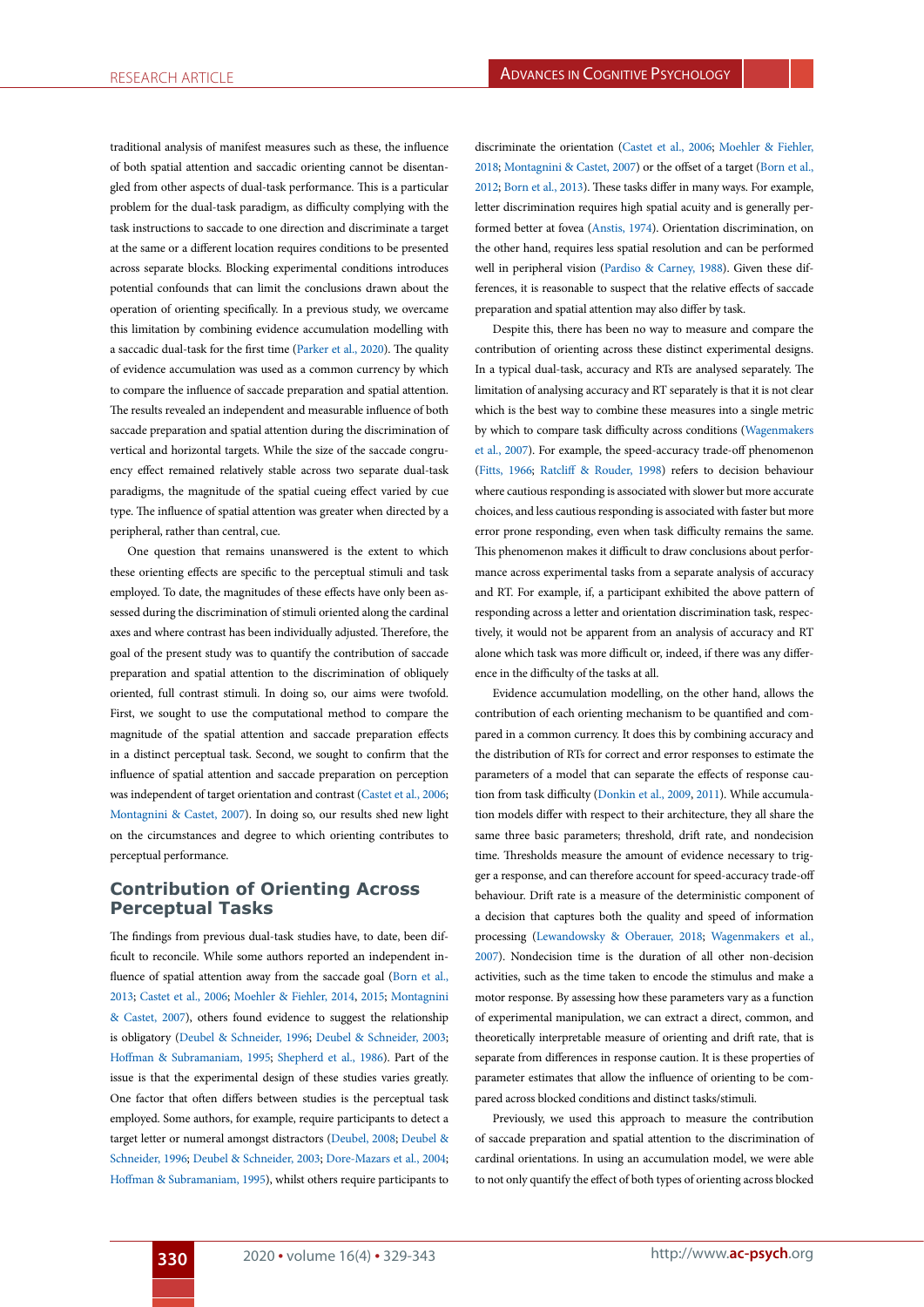saccade conditions, but also to compare the relative influence of spatial attention when directed by a peripheral versus a central cue [\(Parker et](#page-10-5) [al., 2020\)](#page-10-5). Specifically, when a peripheral cue was employed, the magnitude of the saccade preparation effect (1.16) was revealed to be similar in size to that of the peripheral cue (0.88). Here, we used the same method to measure the influence of orienting to oblique orientation discrimination, and for the first time, assessed whether, and to what extent, these effects vary by perceptual task. In doing so, we also sought to confirm that these influences were independent of target contrast and orientation.

# **Contrast**

It is well established that both spatial attention and saccade preparation alike modulate the detection and perception of contrast ([Cameron](#page-9-11) [et al., 2002](#page-9-11); [Carrasco et al., 2004;](#page-9-12) [Ling & Carrasco, 2006;](#page-10-11) [Lu & Dosher,](#page-10-12) [2000](#page-10-12); [Pestilli & Carrasco, 2005](#page-10-13); [Rolfs & Carrasco, 2012](#page-10-14)). For example, one widely reported finding is that spatial attention increases contrast sensitivity at attended locations and impairs it at unattended locations [\(Pestilli & Carrasco, 2005\)](#page-10-13). Similar research has even suggested that spatial attention modulates the subjective appearance of contrast, such that attention enhances the perceived contrast of a given stimulus ([Carrasco](#page-9-12) [et al., 2004](#page-9-12)). Complementary research into the perceptual consequences of preparing an eye movement has shown that the mere preparation of a saccade can also modulate the perceived contrast of a target at its upcoming location. Specifically, saccade preparation has been shown to enhance a participant's subjective perception of contrast at the upcoming saccade goal, with participants perceiving stimuli at this location to be of a higher contrast than stimuli at other locations ([Rolfs & Carrasco, 2012](#page-10-14)).

These findings suggest that spatial attention and saccade preparation alike can modulate both contrast sensitivity and the subjective perception of contrast. This is significant because a number of previous studies reporting an influence of spatial attention at locations independent of the saccade goal manipulated the contrast of discrimination stimuli [\(Castet et al., 2006](#page-9-3); [Montagnini & Castet, 2007\)](#page-10-4). For example, Parker et al. ([2020](#page-10-5)), in the computational study outlined above, individually adjusted the contrast of target and distractors for each participant. This was done to ensure that performance on an orientation discrimination task was not at ceiling. An unintended consequence, however, was that it is not clear to what extent these orienting effects depend upon manipulations in contrast. That is, as both spatial attention and the preparation of an eye movement modulate contrast sensitivity, it is possible that these independent orienting effects do not generalize to stimuli presented at full contrast. In order to address this question, in the current study, we measured the magnitude of the saccade congruency and spatial cueing effect for full contrast stimuli.

# **Oblique Versus Cardinal Orientations**

Discrimination performance is also known to vary by orientation. Stimuli along the cardinal axes are discriminated faster and more accurately than stimuli along the oblique axes [\(Appelle, 1972](#page-9-13); [Furmanski](#page-10-15) [& Engel, 2000;](#page-10-15) [Heeley et al., 1997\)](#page-10-16). This anisotropy has also been found

to interact with attentional load [\(Bloem & Ling, 2017\)](#page-9-14) and the preparation of an eye movement [\(Lee & Lee, 2008\)](#page-10-17). Greater attentional load is found to impair the detection of oblique orientations to a greater extent than cardinal ([Bloem & Ling, 2017](#page-9-14)), while saccade preparation has been reported to have the opposite effect on discrimination performance. That is, there is a decreased sensitivity to cardinal orientations at the goal of an upcoming eye movement about 100 ms before saccade onset [\(Lee &](#page-10-17) [Lee, 2008\)](#page-10-17). Again, these findings are important because the magnitude of each type of orienting has, to date, only been measured across one specific perceptual task, namely, cardinal orientation discrimination [\(Parker](#page-10-5) [et al., 2020\)](#page-10-5). Given that research suggests not only that the discrimination of oblique orientations is more difficult, but that each orientation may be uniquely influenced by attention and saccade preparation, it is possible that the contributions of spatial attention and saccade preparation may vary by orientation task. Therefore ,we sought to assess to what extent both spatial attention and saccade preparation contributed to oblique orientation discrimination, and whether the magnitude of these effects differed when compared to cardinal orientation discrimination.

# **The Current Study**

The aim of the current paper was to measure the relative influence of saccade preparation and spatial attention to an oblique orientation discrimination task. With this in mind, we used a similar experimental design and computational modelling approach to that employed previously (see [Parker et al., 2020,](#page-10-5) Experiment 2). Saccade preparation was manipulated by having participants prepare and execute eye movements towards one of three different placeholders (left, right, or above fixation), separated across blocks. An auditory tone signalled the onset of an eye movement. The discrimination target, an obliquely angled Gabor patch surrounded by a vertical Gabor patch of the same spatial frequency, could then appear in any of the three locations. Spatial attention was directed through the use of a peripheral cue which could appear at any of the three placeholder positions. The inclusion of three placeholder positions meant that we could vary the angle at which the target appeared from both the saccade goal and spatial cue. Some studies have found the benefit of preparing an eye movement to be spatially distributed around the saccade goal [\(Castet](#page-9-3) [et al., 2006\)](#page-9-3), while more recent research suggests that these effects are largely confined to the saccade goal ([Szinte et al., 2019;](#page-11-2) [Wollenberg et al.,](#page-11-3) [2018\)](#page-11-3). Consistent with this latter approach, Parker et al. ([2020](#page-10-5)) found no evidence to suggest that spatial attention or saccade preparation effects were spatially distributed. In the current study, we examined whether this is true for obliquely oriented stimuli. If the saccade preparation effect is spatially distributed, then performance should be better when the target appears 90 º from the saccade goal, relative to 180 º. Similar predictions follow for spatial attention if these effects are spatially distributed.

Importantly, the participant's task was to report the angle of tilt (left or right) of the target, compared to the upper half of the surrounding vertical Gabor. To ensure performance was off ceiling rather than manipulate contrast, the angle of tilt was adjusted to an 82% threshold in a separate staircase procedure that set the angle of the target throughout the main task.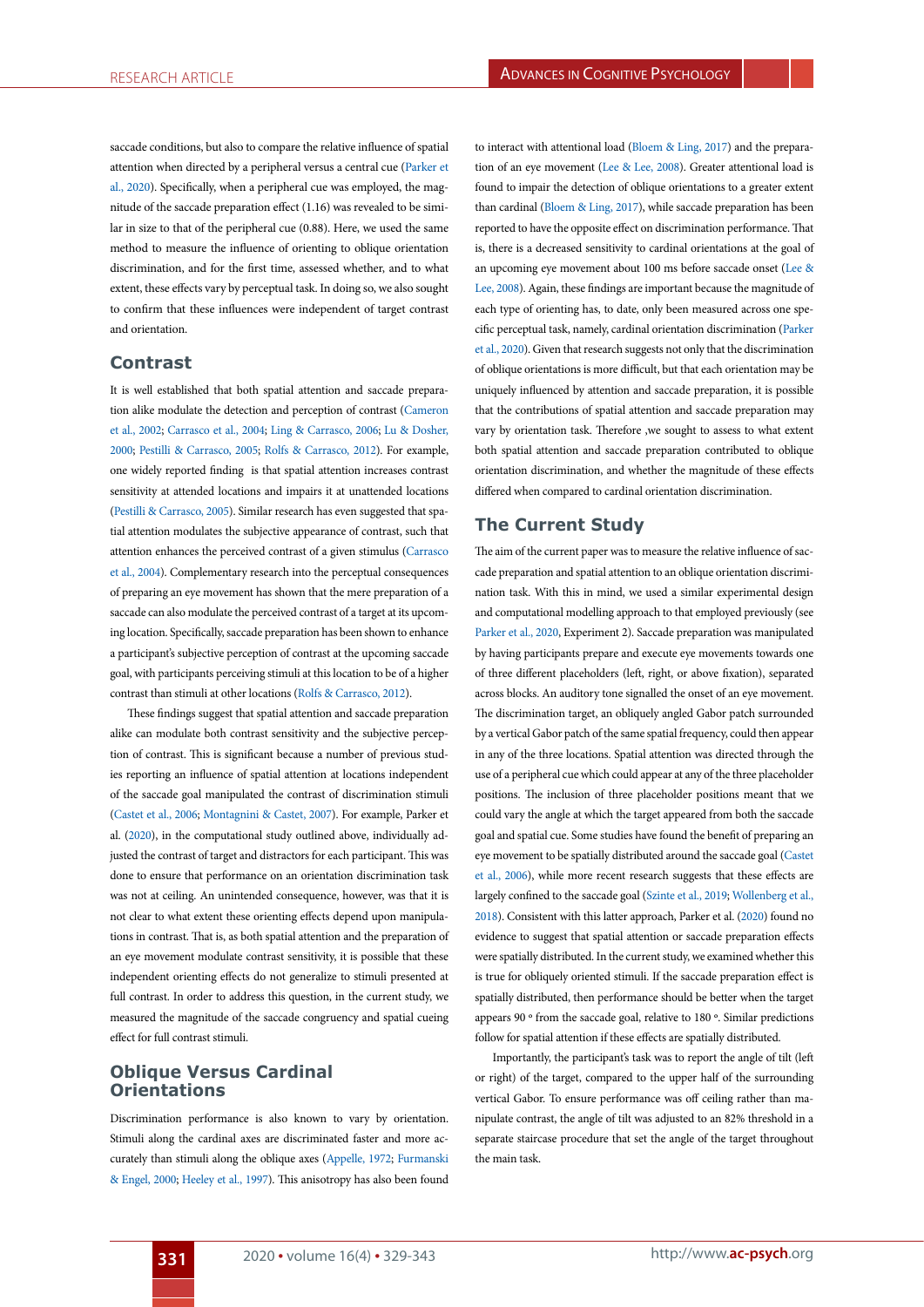The relative contribution of each orienting mechanism was assessed by fitting the linear ballistic accumulator (LBA; [Brown &](#page-9-15) [Heathcote, 2008](#page-9-15)) to data from the dual-task. In order to account for any differences in response caution that can exist across blocked conditions, we allowed the threshold parameter of the LBA model, the criterion level of information that must be accumulated from the environment in order to trigger a choice or response, to vary by saccade direction (left, right, or up). Our primary dependent measure was drift rate, the rate at which evidence accumulates towards the threshold. Estimates of this parameter are able to capture both the quality and quantity of information accumulation. Specifically, by taking the difference in drift rate between an accumulator for the correct response (i.e., the rate at which evidence accumulates for the response that matches the stimulus or the "true" accumulator) and the incorrect response (i.e., the rate at which evidence accumulates for the response that mismatches the stimulus or the "false" accumulator), we can quantify the quality of information in the system. That is, larger differences in drift rate between the true and false accumulator represent a higher quality of information accumulating from the stimulus [\(Boag et al., 2019](#page-9-16)). The drift rate parameter allowed us to quantify the relative contributions of saccade preparation and covert spatial attention to performance and separate this influence from other factors in the dual-task design that may influence performance ([Lewandowsky & Oberauer, 2018](#page-10-10)). Therefore, drift rate can be used as a measure by which to compar e the quantitative effects of orienting across distinct studies. In quantifying and comparing these effects across tasks, we expected that, consistent with our previous study ([Parker et al., 2020](#page-10-5)), there would be a separable and measurable influence of both saccade preparation and s patial cueing to oblique orientation discrimination.

### **METHOD**

# **Participants**

Twenty-four participants (6 males) from Macquarie University took part in the experiment in return for course credit. All experimental procedures were approved by the local ethics committee and all participants gave informed consent before participation. Participant age ranged from 19 to 29 years ( $M = 20.13$ ,  $SD = 2.06$ ). All participants had normal or corrected to normal vision. Eight participants were replaced either because they did not perform reliably better than chance  $(N = 6)$  or they did not make the correct eye movement on a sufficient number of trials ( $N = 2$ ). Power simulations [\(Brysbaert &](#page-9-17) [Stevens, 2018](#page-9-17)) using standard estimates taken from a previous study (saccade congruency  $b = 1.01$ , cue validity  $b = 0.81$ , [Parker et al.,](#page-10-5) [2020\)](#page-10-5) confirmed that there was sufficient power (80%) for an α level of .05 with a sample size of 24..

## **Stimuli**

The experiment was run and all stimuli were generated using PsychoPy ([Peirce et al., 2019\)](#page-10-18). All stimuli were presented white against a grey background. Discrimination targets were diagonally oriented Gabor patches (1.23 ° in diameter) generated by modulating a sine wave (1.6 cycles per degree) with a Gaussian envelope (*SD* = 0.35 °). All targets were surrounded by a vertically oriented Gabor patch (2.06 ° diameter) with the same spatial frequency as the target. Distractors were vertically oriented Gabor patches (2.06 ° diameter). Possible target location was indicated by three placeholder squares (3.04  $\degree$  × 3.04  $\degree$ ) positioned 2.73  $\degree$  to the left, right, and above the fixation (see Figure 1). Target location was cued by one of the placeholders turning pink.



#### **FIGURE 1.**

Trial schematic of a valid trial. Inset is example of target and distractor stimulus, respectively. Note that stimuli were presented as white against a grey background.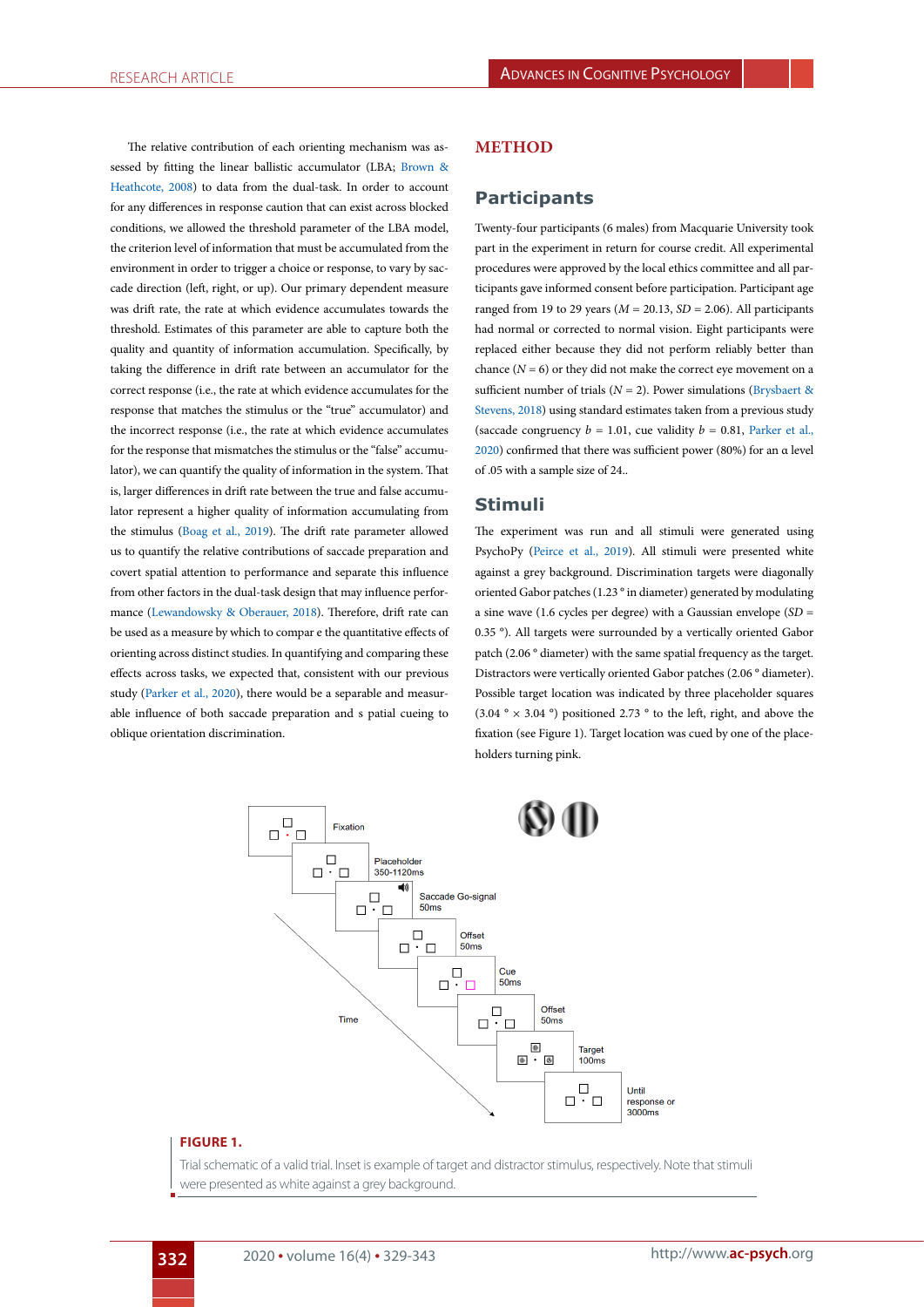# **Design**

The experiment followed a  $3 \times 3$  factorial design where saccade congruency had three levels (congruent, incongruent-180 °, and incongruent-90 °) and cue validity had three levels (valid, invalid-180 °, and invalid-90 °). Trials in which the target appeared at the placeholder above fixation could not occur in the incongruent-180 ° or invalid-180 ° condition. Therefore, in order to maintain an equal number of trials in each condition, we excluded these trials from our analysis. In a separate analysis, we confirmed that this decision did not significantly alter the pattern of results<sup>1</sup>. Incongruent-180<sup>°</sup> trials were trials where the saccade goal was directly opposite the target (180 °) and incongruent-90 ° trials were where the saccade goal appeared at an angle of 90 ° from the target. The spatial cue appeared at the same locations with respect to the target in the invalid-180 ° and invalid-90 ° conditions. Participants completed 108 practice trials, followed by 144 trials of a QUEST staircase procedure [\(Watson & Pelli, 1983\)](#page-11-4), where two interleaved staircases adjusted the angle of the target relative to its vertical background to an 82% accurate threshold. The angle ranged from  $\pm 10$ -45 ° from vertical, adjusted for each individual participant ( $M =$  $33^\circ$ ,  $SD = 12^\circ$ ). The outcome of this staircase procedure set the angle that was maintained throughout the main task. The main experiment consisted of 252 trials per saccade direction for a total of 756 trials. Participants received a break screen after every 80 trials and at the start of a new eye movement direction, with the experiment taking approximately two hours to complete. The eye tracker was calibrated using a 9-point calibration procedure at the start of every block and as necessary throughout the task.

## **Procedure**

Participants were informed at the outset of each block that they must simultaneously complete both the saccade and orientation discrimination task. For the saccade task, participants were told that upon the onset of an auditory tone, they must saccade to the left, right, or upward of the placeholder box. Saccade direction (left, right, or up) was separated into three blocks and the order of the blocks was counterbalanced across every 6th participant. The participants' task was an oblique orientation decision in which they were required to indicate on a keyboard whether a target was tilted to the right or left. Participants were told to make their tilt judgement with reference to the top half of the stimulus.

Participants sat in a darkened room before an LED monitor (1920 × 1080 p, 120 Hz). A chin and forehead rest positioned on the edge of the desk, at a distance of 85 cm from the monitor, stabilized the participants' head throughout the experiment. An Eyelink 1000 Desktop Mount eye tracker (SR Research) monitored the position of the participants' right eye throughout the experiment (500 Hz). The trial commenced when participants pressed the space bar while fixating on the small red circle in the centre of the screen. The first frame displayed the three white placeholder squares. The duration of this frame was drawn from an exponential function (minimum of 350 ms). If the duration exceeded the maximum of 1120 ms, the trial was terminated  $($  ~10% of all trials). This was done to ensure the participants had a flat hazard

rate with respect to the beginning of the trial and the onset of the eye movement signal ([Ghose & Maunsell, 2002\)](#page-10-19). On the remaining trials, an auditory tone played for 50 ms. The tone signalled to participants to make an eye movement. After a further 50 ms, one of three white placeholders was cued by drawing the outline in pink for 50 ms. Each placeholder location was equally likely to be cued and the cue was nonpredictive about the location of the target. After 50 ms, the target was displayed for 100 ms. The target could appear in any of the placeholder positions and was, therefore, validly cued on one third of all trials. Distractors accompanied the onset of the target in the two remaining placeholder squares. The participants had 3 s to respond by pressing the left or right arrow key to indicate whether the target was leaning to the left or right or the trial timed out. The participants received two types of visual feedback. "Correct" or "Incorrect" indicated whether the correct orientation discrimination decision had been made, while the colour of the feedback (green or red) indicated whether the correct eye movement has been made. If no saccade was detected within 750 ms of tone onset, the participants received the feedback "too slow."

## **Gaze Data Analysis**

Eye movements were monitored both online and offline. Online monitoring of eye movements ensured that participants maintained central fixation until the onset of the auditory go-signal. If a saccade was detected in any direction more than 1.45 ° from fixation before the tone, the trial was immediately terminated and recycled. A correct saccade was defined as one that landed within the instructed placeholder square. An offline algorithm was used to determine the onset of the saccades. At each time point, raw eye position data was smoothed with a Gaussian function. The average velocity of five neighbouring time points was then used to compute a smoothed average eye velocity. Saccades were detected when eye velocity exceeded the median velocity by more than 5 *SD*s for at least 8 ms [\(Engbert & Kliegl, 2003\)](#page-10-20). Trials containing blinks, incorrect saccades (9% of all trials), or eye movements initiated before the offset of the target were eliminated (9.4 % of all trials). Only trials in which the eyes were at fixation while the target was onscreen were compared. As is typical in the dual-task literature, any trial where saccades were initiated more than 450 ms after target offset were eliminated (0.4% of all trials, [Born et al., 2013](#page-9-4); [Castet et al.,](#page-9-3) [2006](#page-9-3); [Moehler & Fiehler, 2014](#page-10-2), [2015](#page-10-3), [2018\)](#page-10-6). This meant that a total of 18.8% of all trials were excluded from subsequent analysis.

## **RESULTS**

As a first step, we conducted an analysis of accuracy, correct RT, and saccade latency as a function of saccade congruency and cue validity. Generalised linear mixed modelling for accuracy data (GLMM) and linear mixed effects modelling (LMM) for correct RT and saccade latency data was implemented in *R* using the lme4 software package ([Bates et al., 2015](#page-9-18)). The reliability of each effect of interest was evaluated using the incremental modelling approach in which goodness of fit statistics (AIC, BIC, and Log likelihood values; [Akaike, 1974](#page-9-19); [Schwarz,](#page-11-5) [1978](#page-11-5)) were used to determine which of our models provided the best fit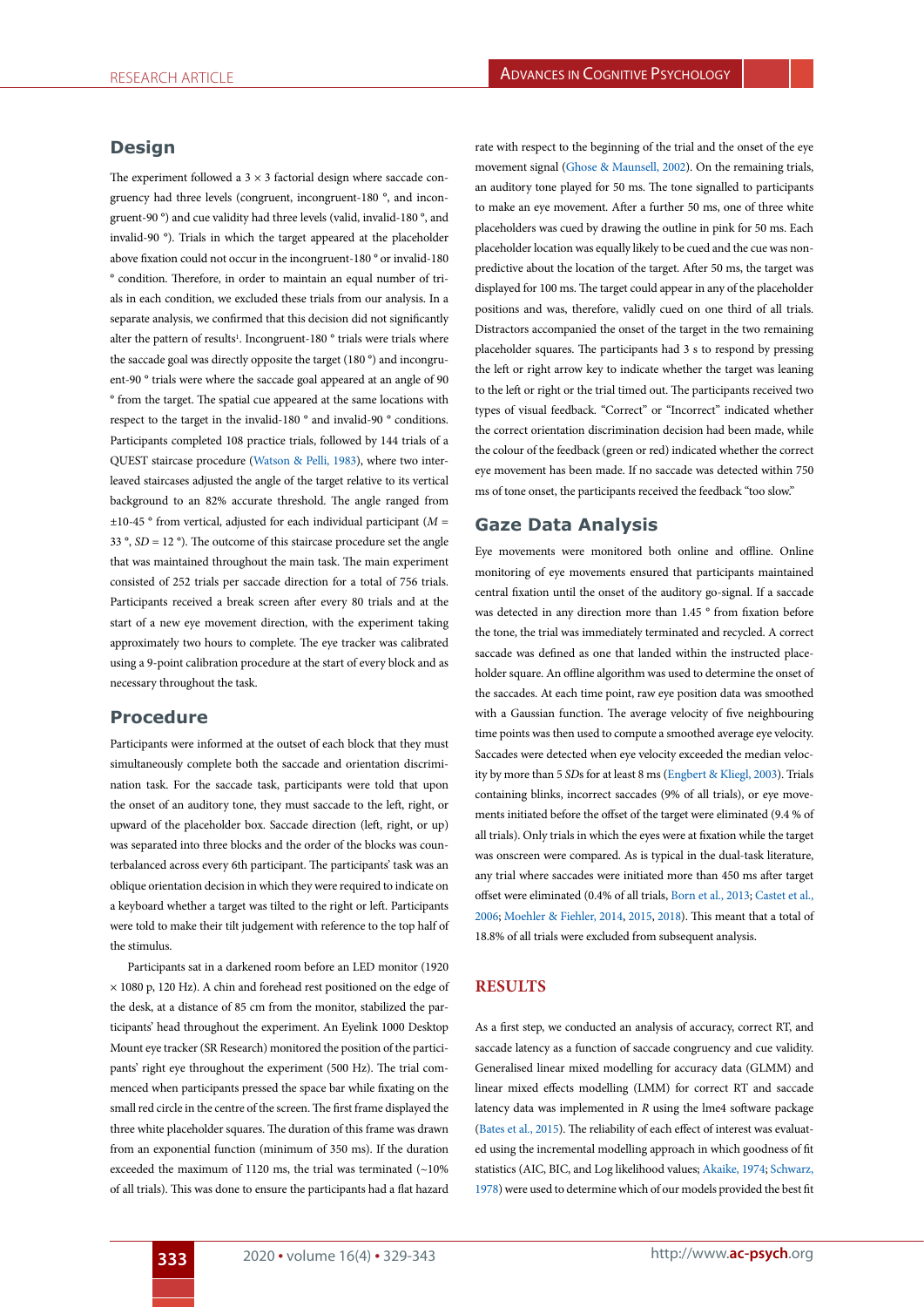

Saccade congruency and cue validity effect in accuracy (Panel A), reaction time (in milliseconds, Panel B), and saccade latency (in milliseconds, Panel C). Error bars represent within subject *SEM*s.

for our data. This procedure involved comparing a model that included the effect of interest with one that excluded the effect of interest. Only effects that significantly improved the fit of the model were included in the analysis. Trials in which RT exceeded 3 *SD*s of the participants mean were excluded from the analysis (2.1% of trials). As it is typical in dual-task studies, to analyse data as a function of time between target offset and saccade onset, but not central to the aim of our study, we included an analysis by absolute time in the Supplementary Materials ([Born et al., 2013](#page-9-4); [Deubel, 2008\)](#page-9-5).

# **Manifest Analysis**

## **ACCURACY**

The incremental modelling procedure revealed the model of best fit to include a main effect of saccade congruency,  $\chi^2(2) = 28.20$ ,  $p < .001$ , and cue validity,  $\chi^2(2) = 28.73$ ,  $p < .001$ . Accuracy was better when the discrimination target and saccade goal were congruent ( $M = 0.80$ ,  $SD =$ 0.13) relative to when they were at a 90 $^{\circ}$ , (*M* = 0.76, *SD* = 0.14; *b* = -0.29, *SE* = 0.07, *z* = −4.26, *p* < .001,) or a 180 ° angle, (*M* = 0.75, *SD* = 0.13; *b* = −0.34, *SE* = 0.07, *z* = −5.06, p < .001) from each other. A follow-up *t*-test confirmed there was no significant difference between incongruent-90 ° or 180 ° trials,  $t(23) = 0.38$ ,  $p = .71$ . Similarly, accuracy was higher when the target was preceded by a valid cue ( $M = 0.80$ ,  $SD = 0.13$ ) relative to a cue located 90 ° ( $M = 0.76$ ,  $SD = 0.13$ ;  $b = -0.30$ ,  $SE = 0.07$ ,  $z = -4.29$ ,  $p <$ .001) or 180 ° from the target (*M* = 0.75, *SD* = 0.14; *b* = −0.34, *SE* = 0.07,  $z = -4.95$ ,  $p < .001$ , see Figure 2, Panel A). Again, there was no evidence

to suggest that accuracy differed for invalid-90 ° or 180 ° trials, *t*(23) =  $0.81, p = 0.71.$ 

#### **REACTION TIME**

An LMM with correct RT as the dependent measure revealed the model of best fit to include a main effect of saccade congruency,  $\chi^2(2)$  = 66.63,  $p < .001$ , and cue validity  $\chi^2(1) = 38.18$ ,  $p < .001$ . Button press RTs were faster when the discrimination target appeared at the goal of an upcoming eye movement  $(M = 722 \text{ ms}, SD = 111)$  relative to appearing at a location at 90 ° (*M* = 742, *SD* = 110; *b* = 28.62, *SE* = 5.03, *t* = 5.70) or 180 ° from the saccade goal (*M* = 764, *SD* = 128; *b* = 41.35, *SE* = 5.06, *t*   $= 8.17$ ). There was no evidence to suggest that RT differed whether the incongruent location was 90 ° or 180 ° from the target,  $t(23) = -1.54$ , *p*  $= 0.27$ . Reaction times were also faster when the discrimination target was preceded by a valid (*M* = 724 ms, *SD* = 109) relative to an invalid cue at an angle of 90 ° (*M* = 751, *SD* = 122; *b* = 25.07, *SE* = 5.05, *t* = 4.96) and 180 ° ( $M = 754$ ,  $SD = 120$ ;  $b = 28.58$ ,  $SE = 5.06$ ,  $t = 5.65$ ). Again, a t-test did not reveal any evidence to suggest that RTs significantly differed whether the placeholder 90 ° or 180 ° from the target was cued,  $t(23) = -0.82, p = 421.$ 

#### **SACCADE LATENCY**

The incremental modelling procedure revealed the model of best fit to include a main effect of saccade congruency,  $\chi^2(2) = 113.00, p < .001$ , and an interaction between saccade congruency and cue validity,  $\chi^2$  $(4) = 213.94$ ,  $p < .001$ . This interaction is best understood as a conflict effect between saccade goal and cue location. That is, eye movements were slower when the spatial cue appeared at a location incongruent to the saccade goal, relative to when it appeared at a congruent location. We therefore recoded trials as a function of this spatial cue-saccade goal congruency. Three FDR adjusted pairwise *t*-tests revealed latencies to be significantly faster towards the spatial cue ( $M = 367$ ,  $SD =$ 38) compared to opposite it (*M* = 393, *SD* = 40; *t*(23) = −8.43, *p* < .001) or at a 90 ° angle from it (*M* = 386, *SD* = 41), *t*(23) = −5.86, *p* < .001. A *t*-test confirmed that latencies were also slower when a saccade was required to the placeholder opposite the cue relative to at a 90 ° angle,  $t(23) = 2.27, p = .03$ 

# **Linear Ballistic Accumulator Analysis**

#### **MODEL SPECIFICATION**

We fit the linear ballistic accumulator (LBA) to each participant's data. The LBA models have one accumulator for each response, each with potentially different parameter values. Therefore, there was one accumulator for left leaning targets, and one for right leaning targets. Each accumulator had the following parameters: start point noise, representing the range of evidence values in each accumulator at the beginning of the decision, which was assumed to follow a uniform distribution with a range of 0 to  $A \ge 0$ ; drift rate, the rate at which evidence towards a decision is accumulated, which was assumed to follow a normal distribution with a mean of  $\nu$  and a *SD* of  $s_v \ge 0$ ; response threshold, the amount of evidence necessary to trigger a decision,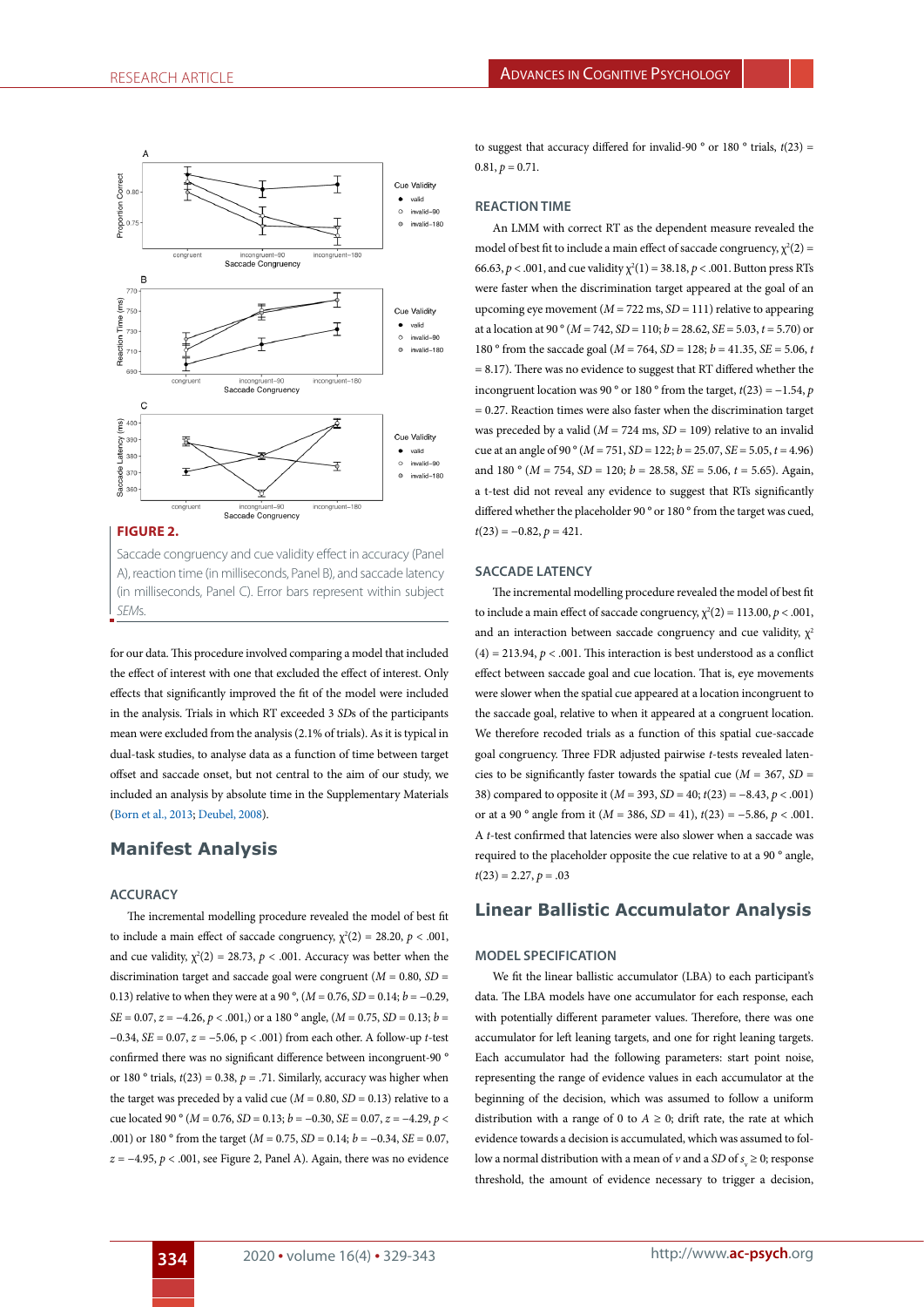denoted by b (note that the results here are reported in terms of the difference between the top of the start point distribution and the response threshold,  $B = b - A \ge 0$ ); and non-decision time,  $T \ge 0$ , which we assumed to be the same for both accumulators ([Donkin et al., 2011](#page-9-10); [Heathcote et al., 2002\)](#page-10-21)

In order to describe the LBA parameterisation, we defined a response accumulator factor "R", with levels that corresponded to the left and right accumulators, and an accumulator correspondence factor, "C", which denoted the "true" (matching) and "false" (mismatching) accumulator for each stimulus. For example, if the target was offset towards the left, then the left accumulator is the "true" accumulator and the right is the "false" accumulator. The difference between the drift rates for the true and false accumulators is a measure of the quality of information accumulation, with larger differences indicative of a greater quality of information in the system [\(Boag et al., 2019\)](#page-9-16). Therefore, difference between the true and false accumulators was the primary dependent measure by which to compare the relative contributions of orienting. Response bias was modelled by allowing *B* to vary with the response factor. Above-chance performance requires a higher evidence accumulation rate for the true than false accumulator, and this was modelled by allowing *v* to vary with the correspondence factor.

We allowed threshold to vary as a function of saccade instruction (up, left, or right), as these conditions were blocked. Drift rate was allowed to vary by saccade congruency and cue validity. The sv parameter was allowed to vary with the correspondence factor ([Heathcote et](#page-10-21) [al., 2002;](#page-10-21) [Heathcote & Love, 2012\)](#page-10-22), and  $s_{\rm v}$  for the mismatching parameter was fixed at 1 to make the model identifiable ([Donkin et al., 2009\)](#page-9-9). A single value for all conditions of  $A$  and  $T_{\infty}$  were estimated.

#### **MODEL FIT**

Separate model fits to each participant's data were obtained using maximum likelihood estimation. We used the optimization (parameter search) method to obtain fits, fitting models with fewer parameters, and then used the best fitting parameters for the simple models as starting points for the best fitting parameters of more complicated models [\(Donkin et al., 2011\)](#page-9-10). Graphical summaries, included in the Supplementary Materials, confirmed that our selected models were able to capture the major trends in the data [\(Heathcote et al., 2002\)](#page-10-21).

#### **PARAMETER ESTIMATES**

*Thresholds.* First, threshold estimates (*B*) were assessed using a LMM, which included an effect of blocked saccade instruction (left, right, and up) and response (right or left tilt). The LMM of best fit was revealed to include a main effect of saccade instruction,  $\chi^2(2) = 11.91$ ,  $p = .002$ . Thresholds were higher for trials that required a saccade to the placeholder above fixation (2.16) relative to trials that required an eye movement towards the left (1.96; *b* = −0.20, *SE* = 0.07, *t* = −3.10) or right placeholders (1.97; *b* = −0.19, *SE* = 0.07, *t* = −2.93).

*Drift rate.* Our main dependent measure of interest was the quality of information accumulation, quantified as the difference between the true and false drift rate. A difference score was computed between each accumulator (true minus false) for every subject and every condition.

This difference score was then submitted to a LMM to determine if saccade congruency and cue validity modulated the quality of information accumulation. The LMM revealed the model of best fit to include a main effect of saccade congruency,  $\chi^2(2) = 16.82$ ,  $p < .001$ , and cue validity,  $\chi^2(2) = 18.05$ ,  $p < .001$ .

We followed this analysis by quantifying the magnitude of these effects. As the manifest analysis revealed no evidence to suggest that performance differed whether the saccade goal or spatial cue appeared at an angle of 90 º or 180 º from the target, we collapsed "incongruent" and "invalid" trials to create a single condition. To quantify the size of the saccade congruency effect, we took the difference between the true and false drift rate on trials where the saccade goal was congruent with the target vs. trials in which the saccade goal was incongruent. The same comparison was made for valid relative to invalid trials. The results revealed the effect of saccade congruency (0.20) to be of a similar magnitude to the spatial cueing effect (0.14, see Figure 3). There was no evidence to suggest that the magnitude of these effects significantly differed,  $t(23) = 1.45$ ,  $p = .16$ .

## **Saccade Latency Modeling**

There was a significant conflict effect in saccade latencies such that eye movements were initiated fastest when the spatial cue and saccade goal coincided, slower when they were at an angle of 90 °, and slowest when they were directly opposite each other. As an analysis of latencies alone does not allow us to characterise the nature of this effect, we followed up our manifest analysis by fitting an LBA model to each participant's saccade latency data. In particular, we examined whether this conflict effect was best explained by modulations in the drift rate parameter, which measures the speed with which a response is made and quantifies task performance, or the nondecision time parameter, a measure of all nondecision processes involved in the task. If the conflict effect was best explained by the drift rate component of the model, this would suggest that saccade preparation and spatial attention are yoked, and that this yoking influences the perception of the target. If, instead,



## **FIGURE 3.**

Difference between true and false drift rate for saccade congruency and cue validity. Main graph shows the saccade congruency and cue validity effects in the quality of information accumulation. Inset shows the magnitude of these effects. Error bars are within-subject *SEM*s.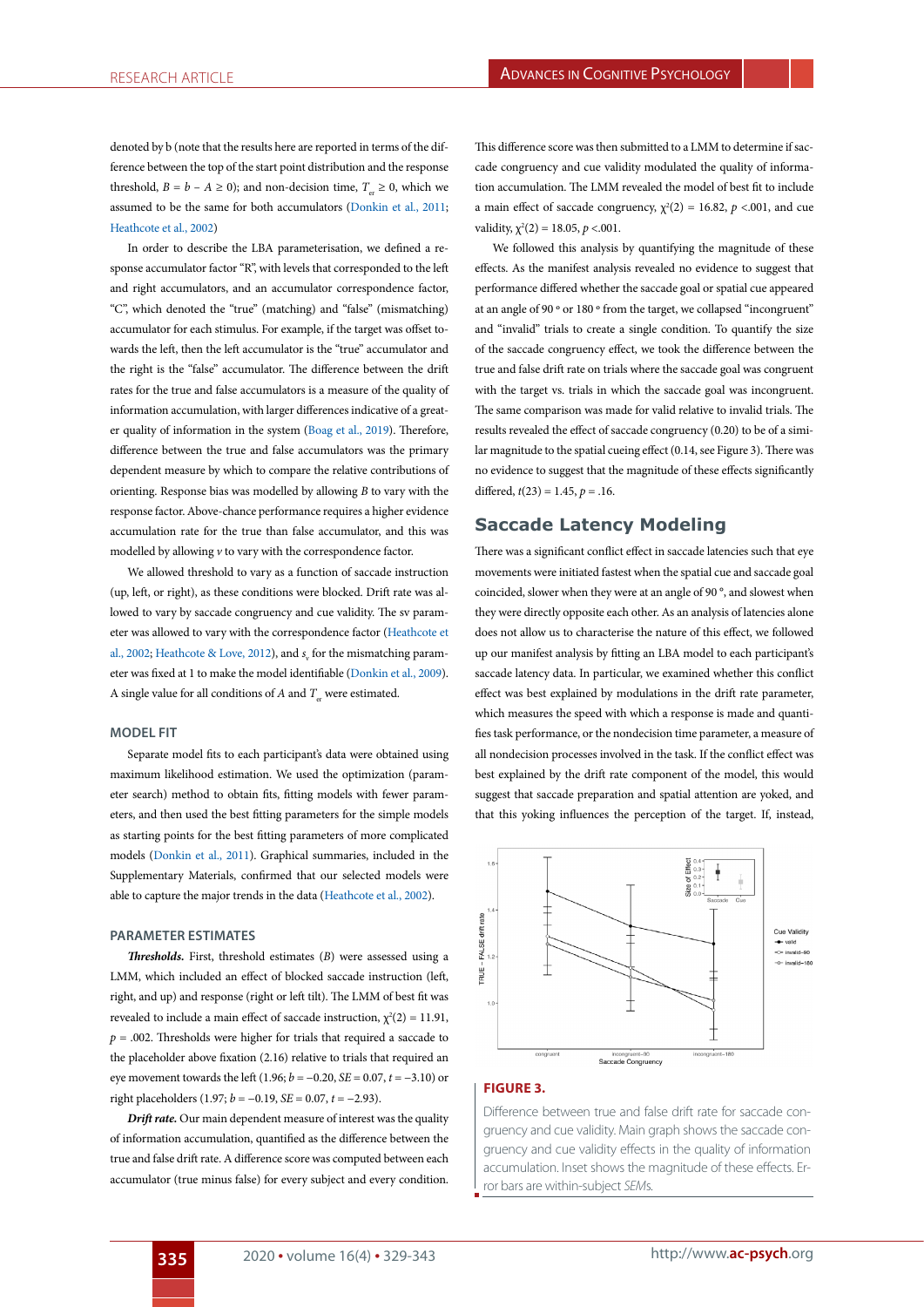the conflict was best explained by the nondecision component of the model, this would be good evidence that this conflict occurs outside the decision stage of the dual-task, perhaps during the motor execution of an eye movement.

# **Model Specifications**

The model only had a single accumulator corresponding to correct eye movements, as these were the only trials included in the analysis. Nondecision time  $(T_0)$  and drift rate  $(v)$  were allowed to vary by whether the saccade goal and spatial cue coincided (congruent), were at an angle of 90 ° (incongruent-90 °), or were directly opposite each other (incongruent-180 °). A single value was estimated for all conditions of A and B, and we fixed  $s_v = 1$  to make the model identifiable.

## **Model Fit**

The maximum likelihood model estimation software used above does not allow for fitting a single accumulator, so we used the more flexible DMC Software [\(Heathcote et al., 2018\)](#page-10-23), which carries out estimation in a Bayesian manner. We outline the priors and sampling procedure in the Supplementary Materials. Sampling occurred in two steps. First, sampling was carried out separately for individual participants. The results of this procedure were then used as starting points for the full hierarchical model, whose results are reported below. Model fit was good and cumulative distribution functions are presented in the Supplementary Materials.

## **Parameter Estimates**

Parameter estimates are reported as posterior medians with 95% credible intervals given in square brackets. The effects of cue-congruency are tested using Bayesian *p*-values to test the difference in parameters between conditions ([Klauer, 2010\)](#page-10-24) by tabulating differences between pairs of parameters. The *p* values correspond to the proportion of differences where congruent was greater than incongruent-90 ° or incongruent-180 °. Hence, small p-values support better performance in the congruent condition. Nondecision time was revealed to be 0.017 s faster when the cue and saccade goal were congruent relative to incongruent-180 ° (0.193 s [0.190, 0.196] vs. 0.210 s [0.207, 0.213], *p* < .001). Nondecision time was also 0.017 s faster when the cue and saccade goal was congruent compared to incongruent-90  $^{\circ}$  (0.193 s [0.190, 0.196] vs. 0.210 s  $[0.207, 0.213], p < .001$ ). There was no evidence to suggest nondecision time differed whether the spatial cue and saccade goal were at an angle of 180 ° or 90 ° from each other. Nor was there any evidence to suggest that the drift rate parameter varied by cue congruency.

## **DISCUSSION**

The aim of the current study was to quantify the relative contributions of saccade preparation and spatial attention to the discrimination of oblique orientations. Specifically, we sought to measure the magnitude of the saccade congruency and spatial cueing effect to an oblique orientation discrimination task that employed full contrast stimuli. In using an evidence accumulation model, we were able to establish that there is

a unique and quantifiable influence of saccade preparation and spatial attention to oblique orientation discrimination for full contrast stimuli.

## **Independent and Measurable Influence of Saccade Preparation and Spatial Attention**

Consistent with our previous study ([Parker et al., 2020\)](#page-10-5), there was an influence of both saccade congruency and spatial cueing on performance. The saccade congruency effect was apparent in manifest measures, where accuracy was higher and response times faster when the saccade goal and discrimination target coincided relative to when they did not [\(Deubel, 2008;](#page-9-5) [Hoffman & Subramaniam, 1995;](#page-10-1) [Kowler](#page-10-25) [et al., 1995;](#page-10-25) [Shepherd et al., 1986](#page-11-0)). There was no apparent difference in performance when a saccade was directed away from the target and towards a placeholder positioned 90 ° or 180 ° from the target. Accumulator modelling confirmed that saccade congruency modulated the quality of information accumulation. There was a higher quality of signal accruing from the discrimination target when it appeared at the same location as an upcoming eye movement, relative to an incongruent location. Critically, there was also an effect of spatial cueing. Regardless of the direction an eye movement was prepared, accuracy was better and RTs were faster when the target was preceded by a valid compared to an invalid cue ([Born et al., 2013;](#page-9-4) [Deubel, 2008;](#page-9-5) [Moehler](#page-10-2) [& Fiehler, 2014](#page-10-2), [2015](#page-10-3); [Montagnini & Castet, 2007](#page-10-4)). We found no evidence to suggest that performance differed when the cue appeared 90 ° or 180 ° from the target. Spatial cueing was similarly confirmed to modulate the quality of information accumulation, with higher quality signal accumulating from the target when it was preceded by a valid rather than invalid spatial cue [\(Carrasco & McElree, 2001;](#page-9-20) [Smith &](#page-11-6) [Ratcliff, 2009;](#page-11-6) [Smith et al., 2004\)](#page-11-7).

We then quantified the magnitude of these effects in the threshold and drift rate parameters of the LBA model. The results revealed the threshold parameter to vary by saccade instruction (left, right, or up). Thresholds were significantly higher for the block in which participants were required to saccade towards the placeholder positioned directly above fixation compared to blocks which required rightward or leftward saccades. While unexpected, the effect of saccade instruction on thresholds may reflect biological and perceptual differences between vertical and horizontal saccades. While originally assumed to be similar ([Smit et al., 1987](#page-11-8)), research has now established not only that there are anatomical differences between the generation and execution of vertical and horizontal saccades [\(Bonnet et al., 2013](#page-9-21); [Leigh & Zee,](#page-10-26) [2015](#page-10-26)), but that vertical saccades are subject to more interference from distractors than horizontal eye movements [\(Laidlaw & Kingstone,](#page-10-27) [2010](#page-10-27)). It is possible that participants require a greater amount of information to trigger responses on upward saccade trials because there is a larger amount of interference when the cue and target appear along the horizontal axis. Importantly, unlike an analysis of accuracy and RT, the computational modelling approach allowed us to account for these differences in threshold. By allowing the threshold parameter to vary by saccade direction, these differences can be isolated and we can extract an unambiguous measure of orienting.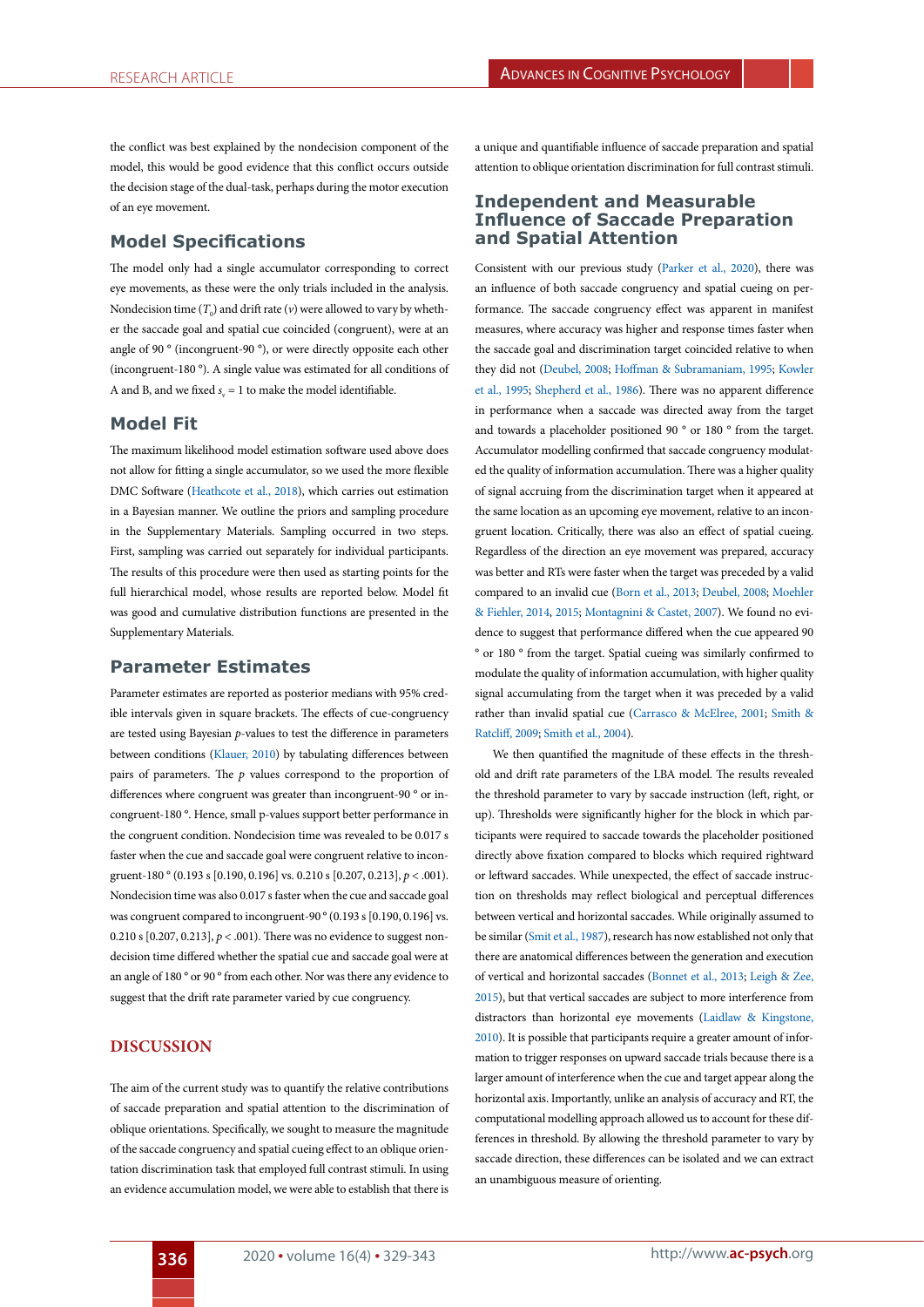In quantifying the influence of saccade congruency and cue validity in drift rate our results revealed an independent and measurable influence of both saccade preparation and spatial attention to the discrimination of oblique orientations. The magnitude of the saccade congruency (0.20) and spatial cueing (0.14) effects were revealed to be similar. Indeed, consistent with our previous study, follow-up analysis revealed no evidence to suggest that they differed significantly in magnitude from each other. Critically however the results of the present study did replicate our previous findings. This was true even though the perceptual task was more difficult and the stimuli were presented at full-contrast.

There was however a conflict effect between cue location and saccade goal evident in the saccade latencies. That is, participants were slower to move their eyes in a direction away from the spatial cue relative to towards the cue. At first glance, this finding may be interpreted as evidence that spatial attention and saccade programming are obligatorily linked. Slower latencies on cue-incongruent trials may be because participants first plan an eye movement in the direction of the cue, then must reprogram and execute an eye movement towards the final saccade goal. However, an alternative explanation is that this conflict effect, rather than reflecting a perceptual coupling between orienting mechanisms, is best explained as a type of saccadic bottleneck. That is, when the spatial cue and saccade goal are in conflict, there is a conflict in the saccade execution stage that must be resolved before an eye movement can be programmed. Therefore, this conflict influences the motor components of the response rather than the perceptual aspects of the decision. The LBA modelling of saccade latency data confirmed that the conflict effect was best explained by the nondecision time parameter of the model. A finding that suggests this latency effect is best explained by a bottleneck in the saccade execution stage. This result further suggests that spatial attention is not always obligatorily tied to the goal of an upcoming eye movement.

# **Comparison of Magnitudes Across Oblique and Cardinal Orientation Discrimination**

A significant advantage of computational modelling is that it allows the influence of each type of orienting to be measured in a common currency that can be used to make meaningful comparisons across different dual-task designs. This is possible because in fitting an evidence accumulation model, factors that may influence performance on a dual-task can be isolated and accounted for. In doing so, a quality measure of how orienting contributes to the deterministic component of a decision can be extracted. Using this approach, we have previously shown that the contribution of spatial attention to task performance varies by cue type. That is, when spatial attention is directed with a peripheral cue, there is a much larger influence of spatial attention on perception than when it is directed by a centrally presented arrow. In the current study, we extended this approach to examine how the contributions of spatial attention and saccade preparation vary across distinct perceptual tasks and stimuli for the first time. Specifically, we were able to compare the effects obtained in the current study with

obliquely oriented stimuli to those previously reported with cardinally oriented targets ([Parker et al., 2020\)](#page-10-5).

Importantly, despite finding an independent and quantifiable influence of both spatial attention and saccade preparation, the relative sizes of these effects were approximately six times (84%) smaller than those previously reported ([Parker et al., 2020](#page-10-5)). This was true despite the manipulation of saccade congruency and spatial cueing being identical to the current paradigm. Therefore, we attribute this magnitude effect to the use of different perceptual stimuli, and specifically to the difficulty of discriminating oblique orientations in the current study relative to cardinal orientations in the previous study. However, difficulty does not refer to overall accuracy performance, but rather the computational differences between discriminating oblique and cardinal orientations. Individual performance on the oblique task was more variable than that reported for vertical and horizontal stimuli. This trial-to-trial variability may have contributed to smaller overall effects of saccade congruency and spatial cueing. Some of this variability likely stems from the modification of the target stimulus. In contrast to previous studies, the target stimulus in the present study was composed of a vertical Gabor (2.06 ° in diameter) superimposed by a smaller oblique Gabor (1.23 °). This target stimulus may have influenced variability in two ways. First, the superimposed Gabor, which contained the oblique information necessary for a decision, was smaller than the targets in the previous study. Second, our discrimination target may have been difficult to detect due to orientation-surround suppression. Studies have shown that the discrimination of a stimulus can be affected by the orientation of the surrounding stimulus, particularly when the orientations are similar in angle [\(Petrov & McKee,](#page-10-28) [2006](#page-10-28); [Polat & Sagi, 1993](#page-10-29)). It is possible that by superimposing our target stimulus on a reference vertical Gabor, there was an increased amount of suppression from the surrounding Gabor making oblique orientations even more difficult to judge. Other research has found exogenously oriented spatial attention and saccade preparation to modulate orientation information distinctly. Fernandez et al. [\(2019\)](#page-10-30) reported that while exogenous spatial attention enhanced the gain of orientation information, the preparation of an eye movement also narrowed orientation tuning.

Regardless of the overall difference in magnitude between these two studies, the relative contribution of spatial attention and saccade preparation remained similar across both studies. Again, we found no evidence to suggest that the saccade congruency and spatial cueing effect differed significantly in magnitude when a peripheral cue was employed. However, modelling enabled us to detect a small but unique and measurable impact of spatial attention away from the saccade goal. Our results not only confirm that there are independent effects of spatial attention and saccade congruency to perception, but, for the first time, allow the extent of these effects to be compared across unique discrimination tasks. Results suggest that while the magnitude of each orienting mechanisms varies by perceptual task, there is still a measurable and unique influence of spatial attention independent from the saccade goal (for further discussion, see [Parker et al., 2020\)](#page-10-5).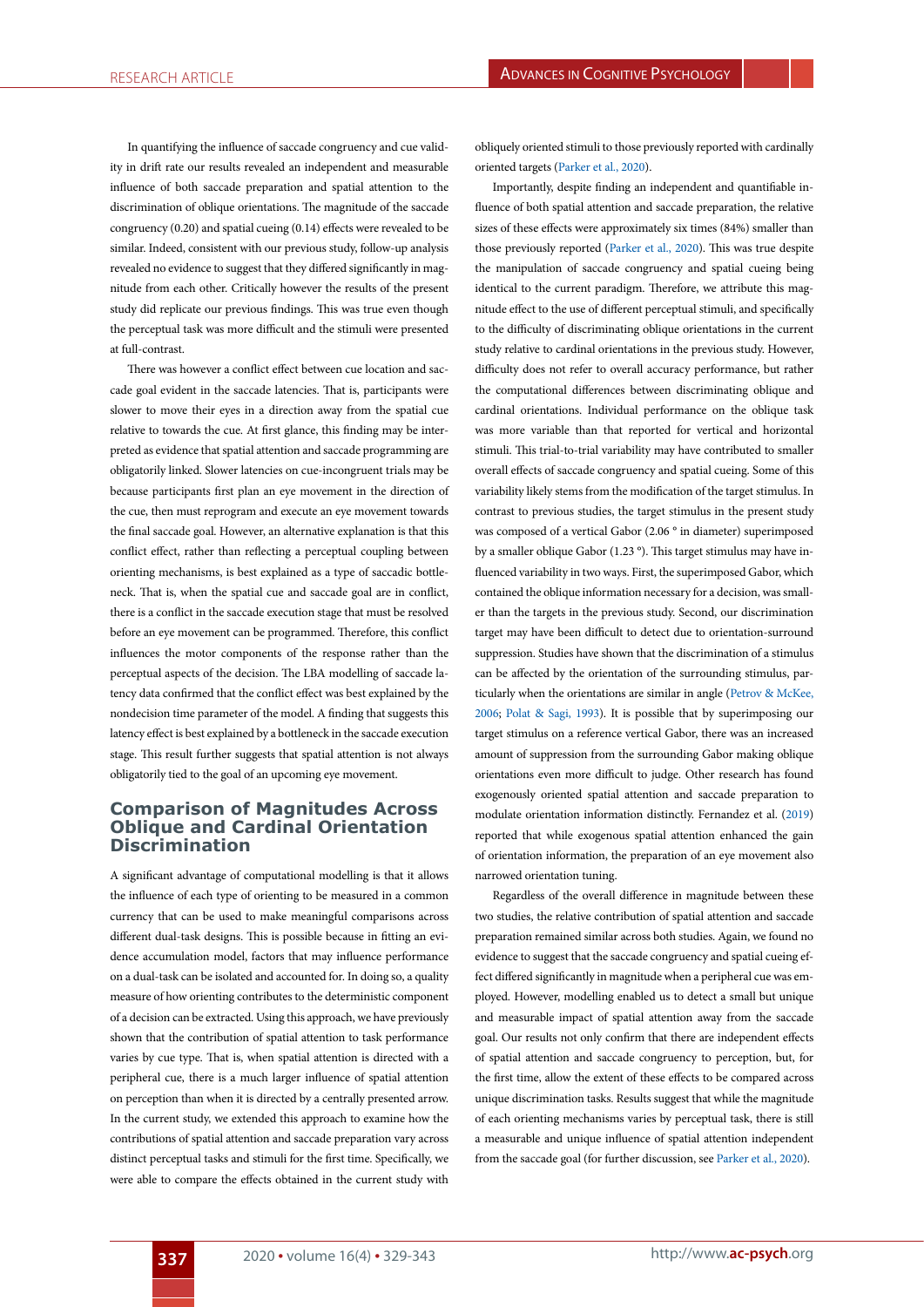# **Conclusion**

The current study establishes two important findings. First, it confirms that there is a unique influence of both saccade preparation and spatial attention to dual-task performance, replicating our original findings. Second, it establishes a method by which to compare the relative influence of orienting across distinct perceptual tasks. A central issue in the study of spatial attention and saccadic programming is the lack of consistency in paradigms used to investigate this relationship ([Born et](#page-9-2) [al., 2014](#page-9-2)). This has led to a large number of studies, with some suggesting that spatial attention and saccade preparation are linked, and others arguing to the contrary. Importantly, until now, there has been no way to reconcile these results. In the dual-task literature alone, which represents only one type of paradigm used to investigate this relationship, the typical dual-task design varies along a number of different dimensions. For example, how saccades are directed and blocked, how spatial attention is manipulated and what type of perceptual task is employed can all differ between tasks. Our results are significant not only because they confirm that spatial attention is not always obligatorily tied to the goal of a saccade, but also because they establish a new way to measure the influence of orienting across different paradigms. Using this method, we established that when experimental design factors are accounted for, there is still a unique and measurable influence of both spatial attention and saccade preparation to the discrimination of oblique orientations at full contrast.

#### **FOOTNOTES**

<sup>1</sup> The linear mixed effects modelling (LMM) and generalized linear mixed modelling (GLMM) procedure revealed the same pattern of results as that reported here, when "target up" trials were included.

#### **ACKNOWLEDGEMENTS**

This work was supported in part by an Australian Research Council Grant to A.H. (Grant No. DP160101891) and an Australian Government Research Training Program Scholarship to S.P.

#### **REFERENCES**

- <span id="page-9-19"></span>Akaike, H. (1974). A new look at the statistical model identification. *IEEE Transactions on Automatic Control, 19*, 716–723. doi: 10.1109/ TAC.1974.1100705
- <span id="page-9-8"></span>Anstis, S. M. (1974). A chart demonstrating variations in acuity with retinal position. *Vision Research, 14*, 589–592. doi: 10.1016/0042- 6989(74)90049-2
- <span id="page-9-13"></span>Appelle, S. (1972). Perception and discrimination as a function of stimulus orientation: The Oblique Effect in man and animals. *Psychological Bulletin, 78*, 266–278. doi: 10.1037/h0033117
- <span id="page-9-18"></span>Bates, D., Maechler, M., Bolker, B., & Walker, S. (2015). Fitting linear mixed-effects models using lme4. *Journal of Statistical Software, 67*, 1–48. doi: 10.18637/jss.v067.i01
- <span id="page-9-14"></span>Bloem, I. M., & Ling, S. (2017). Attentional modulation interacts with orientation anisotropies in contrast perception. *Journal of Vision, 17*, 1–14. doi: 10.1167/17.11.6
- <span id="page-9-16"></span>Boag, R. J., Strickland, L., Loft, S., & Heathcote, A. (2019). Strategic at-

tention and decision control support prospective memory in a complex dual-task environment. *Cognition, 191*, 1–24. doi: 10.1016/j. cognition.2019.05.011 **WWW** 

- <span id="page-9-21"></span>Bonnet, C., Hanuska, J., Rusz, J., Rivaud-Pechoux, S., Sieger, T., Majerova, V., . . . Ruzicka, E. (2013). Horizontal and vertical eye movement metrics: What is important? *Clinical Neurophysiology, 124*, 2216–2229. doi: 10.1016/j.clinph.2013.05.002
- <span id="page-9-7"></span>Born, S., Ansorge, U., & Kerzel, D. (2012). Feature-based effects in the coupling between attention and saccades. *Journal of Vision, 12*, 1–17. doi: 10.1167/12.11.27
- <span id="page-9-4"></span>Born, S., Ansorge, U., & Kerzel, D. (2013). Predictability of spatial and non-spatial target properties improves perception in the presaccadic interval. *Vision Research, 91*, 93–101. doi: 10.1016/j.visres.2013.08.003
- <span id="page-9-2"></span>Born, S., Mottet, I., & Kerzel, D. (2014). Presaccadic perceptual facilitation effects depend on saccade execution: Evidence from the stopsignal paradigm. *Journal of Vision, 14*, 1–10. doi: 10.1167/14.3.7
- <span id="page-9-15"></span>Brown, S. D., & Heathcote, A. (2008). The simplest complete model of choice response time: linear ballistic accumulation. *Cognitive Psychology, 57*, 153–178. doi: 10.1016/j.cogpsych.2007.12.002
- <span id="page-9-17"></span>Brysbaert, M., & Stevens, M. (2018). Power analysis and effect size in mixed effects models: A tutorial. *Journal of Cognition, 1*, 1–20. doi:10.5334/joc.10 UUU
- <span id="page-9-11"></span>Cameron, E. L., Tai, J. C., & Carrasco, M. (2002). Covert attention affects the psychometric function of contrast sensitivity. *Vision Research, 42*, 949–967. doi: 10.1016/S0042-6989(02)00039-1
- <span id="page-9-12"></span>Carrasco, M., Ling, S., & Read, S. (2004). Attention alters appearance. *Nature Neuroscience, 7*, 308–313. doi: 10.1038/nn1194
- <span id="page-9-20"></span>Carrasco, M., & McElree, B. (2001). Covert attention accelerates the rate of visual information processing. *Proceedings of the National Academy of Sciences, 98*, 5363–5367. doi: 10.1073/pnas.081074098
- <span id="page-9-3"></span>Castet, E., Jeanjean, S., Montagnini, A., Laugier, D., & Masson, G. S. (2006). Dynamics of attentional deployment during saccadic programming. *Journal of Vision, 6*, 196–212. doi: 10.1167/6.3.2
- <span id="page-9-5"></span>Deubel, H. (2008). The time course of presaccadic attention shifts. *Psychological Research, 72*, 630–640. doi: 10.1007/s00426-008-0165-3
- <span id="page-9-0"></span>Deubel, H., & Schneider, W. X. (1996). Saccade target selection and object recognition: Evidence for a common attentional mechanism. *Vision Research, 36*, 1827–1837. doi: 10.1016/0042-6989(95)00294-4
- <span id="page-9-1"></span>Deubel, H., & Schneider, W. X. (2003). Delayed saccades, but not delayed manual aiming movements, require visual attention shifts. *Annals of the New York Academy of Sciences, 1004*, 289–296. doi: 10.1196/annals.1303.026
- <span id="page-9-9"></span>Donkin, C., Brown, S. D., & Heathcote, A. (2009). The overconstraint of response time models: Rethinking the scaling problem. *Psychonomic Bulletin and Review, 16*, 1129–1135. doi: 10.3758/PBR.16.6.1129
- <span id="page-9-10"></span>Donkin, C., Brown, S., & Heathcote, A. (2011). Drawing conclusions from choice response time models: A tutorial using the linear ballistic accumulator. *Journal of Mathematical Psychology, 55*, 140–151. doi: 10.1016/j.jmp.2010.10.001
- <span id="page-9-6"></span>Dore-Mazars, K., Pouget, P., & Beauvillain, C. (2004). Attentional selection during preparation of eye movements. *Psychological Research,*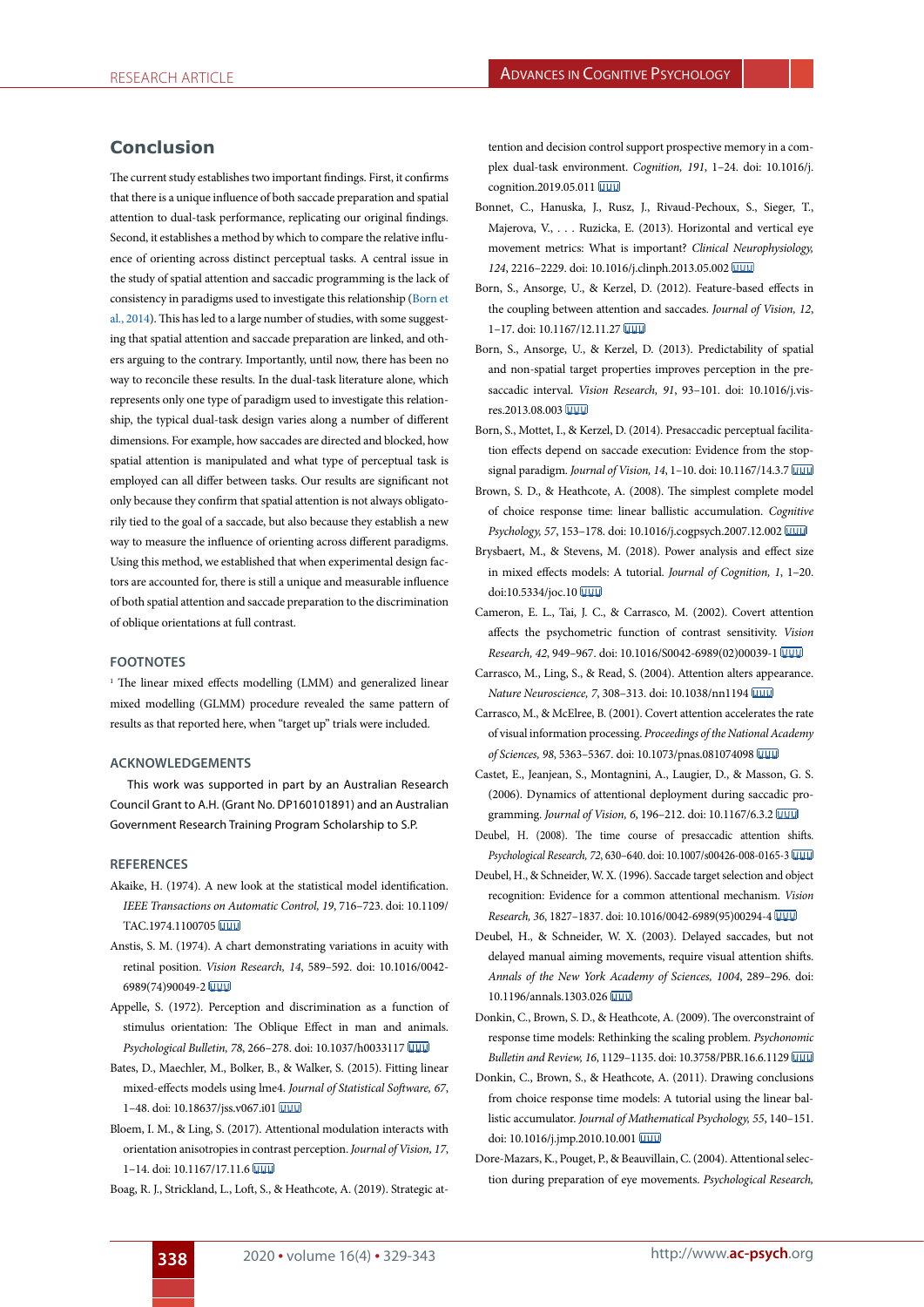*69*, 67–76. doi: 10.1007/s00426-003-0166-1

- <span id="page-10-20"></span>Engbert, R., & Kliegl, R. (2003). Microsaccades uncover the orientation of covert attention. *Vision Research, 43*, 1035–1045. doi: 10.1016/ s0042-6989(03)00084-1
- <span id="page-10-30"></span>Fernandez, A., Li, H. H., & Carrasco, M. (2019). How exogenous spatial attention affects visual representation. *Journal of Vision, 19*, 4. doi: 10.1167/19.11.4
- <span id="page-10-8"></span>Fitts, P. M. (1966). Cognitive aspects of information processing: III. Set for speed versus accuracy. *Journal of Experimental Psychology, 71*, 849–857. doi: 10.1037/h0023232
- <span id="page-10-15"></span>Furmanski, C. S., & Engel, S. A. (2000). An oblique effect in human primary visual cortex. *Nature Neuroscience, 3*, 535–536. doi: 10.1038/75702
- <span id="page-10-19"></span>Ghose, G. M., & Maunsell, J. H. R. (2002). Attentional modulation in visual cortex depends on task timing. *Nature, 419*, 616–620. doi: 10.1038/nature01057
- <span id="page-10-21"></span>Heathcote, A., Brown, S., & Mewhort, D. J. K. (2002). Quantile maximum likelihood estimation of response time distributions. *Psychonomic Bulletin Review, 9*, 349–401. doi: 10.3758/BF03196299
- <span id="page-10-23"></span>Heathcote, A., Lin, Y.-S., Reynolds, A., Strickland, L., Gretton, M., & Matzke, D. (2018). Dynamic models of choice. *Behavior Research Methods, 51*, 961–985. doi: 10.3758/s13428-018-1067-y
- <span id="page-10-22"></span>Heathcote, A., & Love, J. (2012). Linear deterministic accumulator models of simple choice. *Frontiers in Psychology, 3*, 1–19. doi: 10.3389/fpsyg.2012.00292
- <span id="page-10-16"></span>Heeley, D. W., Buchanan-Smith, H. M., Cromwell, J. A., & Wright, J. S. (1997). The oblique effect in orientation acuity. *Vision Research, 37*, 235–242. doi: 10.1016/S0042-6989(96)00097-1
- <span id="page-10-1"></span>Hoffman, J. E., & Subramaniam, B. (1995). The role of visual attention in saccadic eye movements. *Perception and Psychophysics, 57*, 787–795. doi: 10.3758/BF03206794
- <span id="page-10-0"></span>Hunt, A. R., Reuther, J., Hilchey, M. D., & Klein, R. M. (2019). The relationship between spatial attention and eye movements. *Current Topics in Behavioral Neurosciences, 41*, 255–278. doi: 10.1007/7854\_2019\_95
- <span id="page-10-24"></span>Klauer, K. C. (2010). Hierarchical multinomial processing tree models: A latent-trait approach. *Psychometrika, 75*, 70–98. doi: 10.1007/ s11336-009-9141-0 UUU
- <span id="page-10-25"></span>Kowler, E., Anderson, E., Dosher, B., & Blaser, E. (1995). The role of attention in the programming of saccades. *Vision Research, 35*, 1897–1916. doi: 10.1016/0042-6989(94)00279-U
- <span id="page-10-27"></span>Laidlaw, K. E., & Kingstone, A. (2010). The time course of vertical, horizontal and oblique saccade trajectories: Evidence for greater distractor interference during vertical saccades. *Vision Research, 50*, 829–837. doi: 10.1016/j.visres.2010.02.009
- <span id="page-10-17"></span>Lee, J., & Lee, C. (2008). Changes in orientation discrimination at the time of saccadic eye movements. *Vision Research, 48*, 2213–2223. doi: 10.1016/j.visres.2008.06.014
- <span id="page-10-26"></span>Leigh, R. J., & Zee, D. S. (2015). *The neurology of eye movements* (5 ed.). Oxford: Oxford University Press.
- <span id="page-10-10"></span>Lewandowsky, S., & Oberauer, K. (2018). Computational modeling in cognition and cognitive neuroscience. In E.-J. Wagenmakers (Ed.),

*Stevens' handbook of experimental psychology and cognitive neuroscience* (Vol. 5, pp. 1-35). John Wiley & Sons Inc.

- <span id="page-10-11"></span>Ling, S., & Carrasco, M. (2006). Sustained and transient covert attention enhance the signal via different contrast response functions. *Vision Research, 46*, 1210–1220. doi: 10.1016/j.visres.2005.05.008
- <span id="page-10-12"></span>Lu, Z.-L., & Dosher, B. A. (2000). Spatial attention: Different mechanisms for central and peripheral temporal precues? *Journal of Experimental Psychology: Human Perception and Performance, 26*, 1534–1548. doi: 10.1037/0096-1523.26.5.1534
- <span id="page-10-2"></span>Moehler, T., & Fiehler, K. (2014). Effects of spatial congruency on saccade and visual discrimination performance in a dual-task paradigm. *Vision Research, 105*, 100–111. doi: 10.1016/j.visres.2014.10.001
- <span id="page-10-3"></span>Moehler, T., & Fiehler, K. (2015). The influence of spatial congruency and movement preparation time on saccade curvature in simultaneous and sequential dual-tasks. *Vision Research, 116*, 25–35. doi: 10.1016/j.visres.2015.09.006
- <span id="page-10-6"></span>Moehler, T., & Fiehler, K. (2018). Effects of central and peripheral cueing on perceptual and saccade performance. *Vision Research, 143*, 26–33. doi: 10.1016/j.visres.2017.12.002
- <span id="page-10-4"></span>Montagnini, A., & Castet, E. (2007). Spatiotemporal dynamics of visual attention during saccade preparation: Independence and coupling between attention and movement planning. *Journal of Vision, 7*, 1–16. doi: 10.1167/7.14.8
- <span id="page-10-7"></span>Pardiso, M. A., & Carney, T. (1988). Orientation discrimination as a function of stimulus eccentricity and size: Nasal/temporal retinal asymmetry. *Vision Resarch, 28*, 867–874. doi: 10.1016/0042- 6989(88)90096-X
- <span id="page-10-5"></span>Parker, S., Heathcote, A., & Finkbeiner, M. (2020). Using evidence accumulation modelling to quantify the relative contributions of spatial attention and saccade preparation in perceptual tasks. *Journal of Experimental Psychology: Human Perception and Performance, 46*, 416–433. doi: 10.1037/xhp0000723
- <span id="page-10-18"></span>Peirce, J., Gray, J. R., Simpson, S., MacAskill, M., Hochenberger, R., Sogo, H., . . . Lindelov, J. K. (2019). PsychoPy2: Experiments in behavior made easy. *Behavioral Research Methods, 51*, 195–203. doi: 10.3758/s13428-018-01193-y
- <span id="page-10-13"></span>Pestilli, F., & Carrasco, M. (2005). Attention enhances contrast sensitivity at cued and impairs it at uncued locations. *Vision Research, 45*, 1867–1875. doi: 10.1016/j.visres.2005.01.019
- <span id="page-10-28"></span>Petrov, Y., & McKee, S. P. (2006). The effect of spatial configuration on surround suppression of contrast sensitivity. *Journal of Vision, 6*, 224–238. doi: 10.1167/6.3.4
- <span id="page-10-29"></span>Polat, U., & Sagi, D. (1993). Lateral interaction between spatial channels: Suppression and facilitation revealed by lateral masking experiments. *Vision Research, 33*, 993–999. doi: 10.1016/0042- 6989(93)90081-7
- <span id="page-10-9"></span>Ratcliff, R., & Rouder, J. N. (1998). Modeling response times for two-choice decisions. *Psychological Science, 9*, 347–356. doi: 10.1111/1467-9280.00067
- <span id="page-10-14"></span>Rolfs, M., & Carrasco, M. (2012). Rapid simultaneous enhancement of visual sensitivity and perceived contrast during saccade prepa-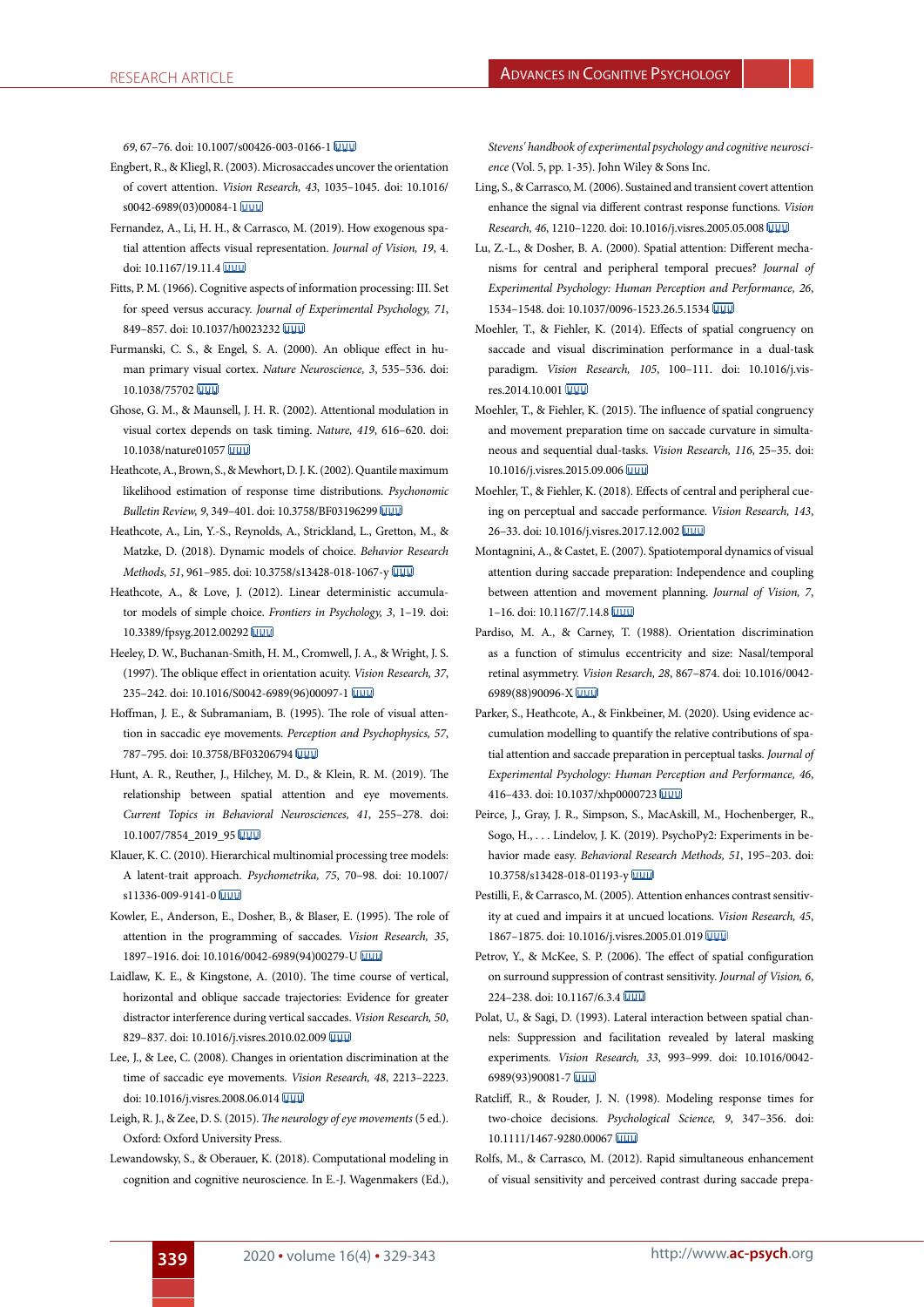ration. *Journal of Neuroscience, 32*, 13744–13752a. doi: 10.1523/ JNEUROSCI.2676-12.2012

- <span id="page-11-5"></span>Schwarz, G. E. (1978). Estimating the dimensions of a model. *Annals of Statistics, 6*, 461–464. doi: 10.1214/j.tics.2009.04.009
- <span id="page-11-0"></span>Shepherd, M., Findlay, J. M., & Hockey, R. J. (1986). The relationship between eye movements and spatial attention. *The Quarterly Journal of Experimental Psychology Section A, 38*, 475–491. doi: 10.1080/14640748608401609
- <span id="page-11-8"></span>Smit, A. C., Van Gisbergen, J. A. M., & Cools, A. R. (1987). A parametric analysis of human saccades in different experimental paradigms. *Vision Research, 27*, 1745–1762. doi: 10.1016/0042-6989(87)90104-0
- <span id="page-11-6"></span>Smith, P. L., & Ratcliff, R. (2009). An integrated theory of attention and decision making in visual signal detection. *Psychological Review, 116*, 283–317. doi: 10.1037/a0015156
- <span id="page-11-7"></span>Smith, P. L., Ratcliff, R., & Wolfgang, B. J. (2004). Attention orienting and the time course of perceptual decisions: Response time distributions with masked and unmasked displays. *Vision Research, 44*, 1297–1320. doi: 10.1016/j.visres.2004.01.002
- <span id="page-11-2"></span>Szinte, M., Puntiroli, M., & Deubel, H. (2019). The spread of presaccadic attention depends on the spatial configuration of the visual scene. *Scientific Reports, 9*, 1–11. doi: 10.1038/s41598-019-50541-1
- <span id="page-11-1"></span>Wagenmakers, E.-J., van der Maas, H. L. J., & Grasman, R. P. P. P. (2007). An EZ-diffusion model for response time and accuracy. *Psychonomic Bulletin and Review, 14*, 3–22. doi: 10.3758/BF03194023
- <span id="page-11-4"></span>Watson, A. B., & Pelli, D. G. (1983). QUEST: A Bayesian adaptive psychometric method. *Perception and Psychophysics, 33*, 113–120. doi: 10.3758/BF03202828
- <span id="page-11-3"></span>Wollenberg, L., Deubel, H., & Szinte, M. (2018). Visual attention is not deployed at the endpoint of averaging saccades. *PLoS Biology, 16*, 1–23. doi: 10.1371/journal.pbio.2006548

RECEIVED 15.01.2020 | ACCEPTED 13.10.2020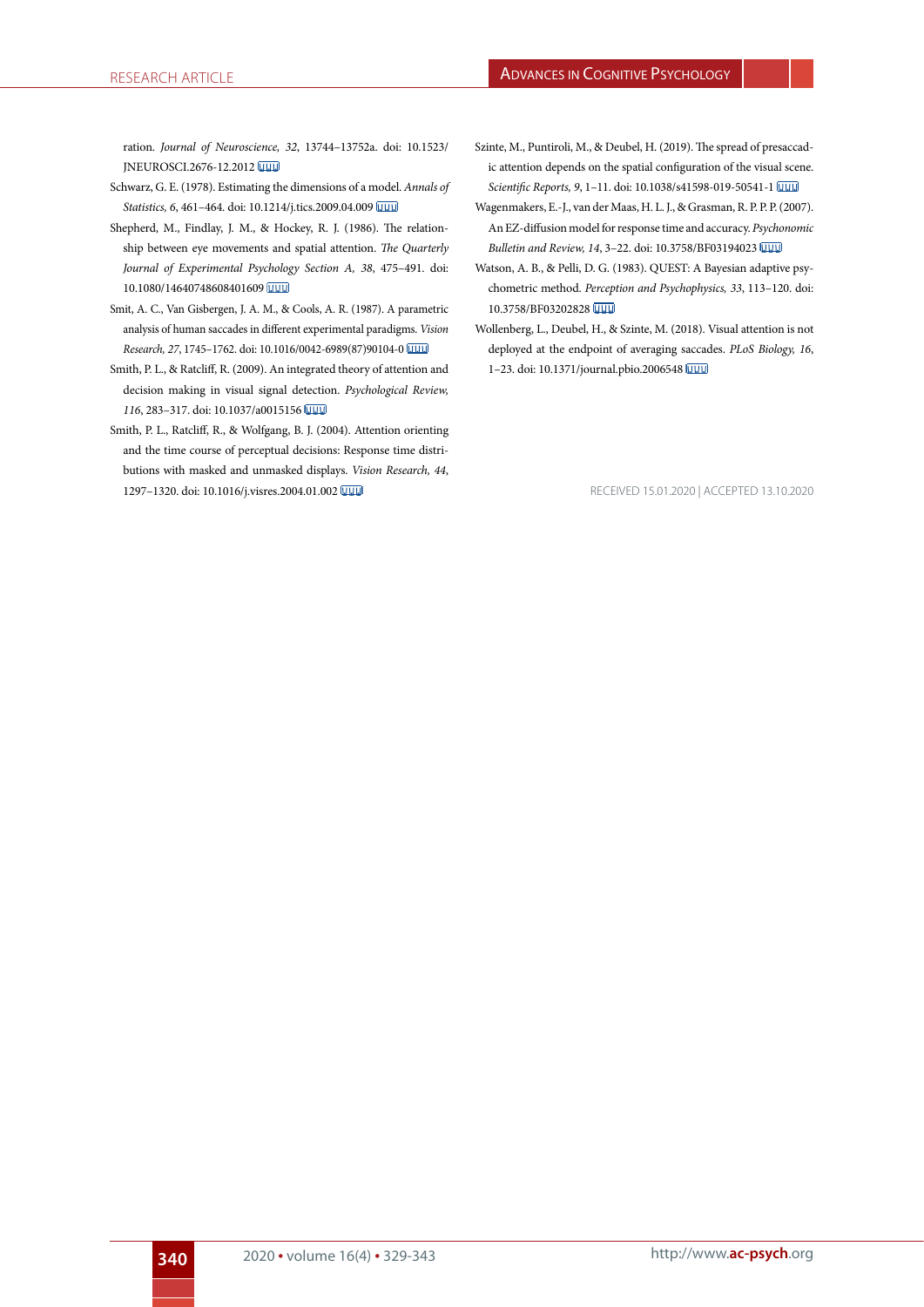## **SUPPLEMENTARY MATERIALS**

# **Manifest Analysis Including Absolute Time Bin**

Trials were divided into four separate time bins. This led to disproportionate bin sizes. Trials where the saccade occurred within 100 ms of target offset comprised 62%, trials with saccade latencies between 101 and 200 ms of target offset comprised 23%, trials with saccade latencies between 201 and 300 ms comprised 11%, while trials with saccade latencies greater than 300 ms comprised 4%. We included absolute time bin as a factor in our analysis.

#### **ACCURACY**

The incremental modelling procedure revealed that the inclusion of saccade congruency,  $\chi^2(2) = 28.20$ ,  $p < .001$ , and cue validity,  $\chi^2(2) =$ 28.73,  $p < .001$ , improved the fit of the model. Accuracy was best when the discrimination goal and saccade target were congruent  $(M = 0.80,$ *SD* = 0.13) relative to when they appeared at a 90  $\degree$  (*M* = 0.76, *SD* = 0.14; *b* = −0.29, *SE* = 0.07, *z* = −4.26, *p* < .001) and 180 ° angle (*M* = 0.75, *SD* = 0.13; *b* = −0.34, *SE* = 0.07, *z* = −5.06, *p* < .001) from each other. Similarly, accuracy was also best when the cue was valid (*M* = 0.80, *SD*  $= 0.13$ ) compared to when it was invalid at an angle of both 90 ° ( $M =$ 0.76, *SD* = 0.13; *b* = −0.30, *SE* = 0.07, *z* = −4.29, *p* < .001) and 180 ° (*M* = 0.75, *SD* = 0.14; *b* = −0.34, *SE* = 0.07, *z* = −4.95, *p* < .001, see Figure A1, Panel A).

#### **REACTION TIME**

A linear mixed effects modelling (LMM) with response time (RT) as the dependent measure revealed the model of best fit to include a main effect of saccade congruency,  $\chi^2(2) = 66.63$ ,  $p < .001$ , and cue validity,  $\chi^2(2) = 38.18$ ,  $p < .001$ . Button press response times were faster when the saccade goal and discrimination target were congruent (*M* = 722 ms, *SD* = 111) relative to at an angle of 90 °( $M = 742$  ms, *SD* = 110;  $b = 28.62$ , *SE* = 5.03,  $t = 5.70$ ) or 180 ° ( $M = 764$  ms, *SD* = 128;  $b = 41.35$ ,  $SE = 5.06$ ,  $t = 8.17$ ). Response times were also faster when the cue was valid ( $M = 724$  ms,  $SD = 109$ ) compared to when cue appeared 90 ° ( $M$  $= 751$  ms, *SD* = 122; *b* = 25.07, *SE* = 5.05, *t* = 4.96) or 180 ° from the target ( $M = 754$  ms,  $SD = 120$ ;  $b = 28.58$ ,  $SE = 5.06$ ,  $t = 5.65$ ).

## **SACCADE LATENCY**

A LMM revealed the model of best fit to include a main effect of saccade congruency,  $\chi^2(2) = 113.00$ ,  $p < .001$ , absolute time bin,  $\chi^2(3)$  $= 16030.37$ ,  $p < .001$ , and an interaction between saccade congruency and cue validity,  $\chi^2(4) = 121.33$ ,  $p < .001$ . The main effect of time bin was unsurprising given that saccade latency defined the trials in each bin. The interaction between saccade congruency and cue validity is best understood as a conflict effect, where eye movements are slower to initiate away from the trial relative to towards.



#### **FIGURE A1.**

Proportion correct (Panel A), reaction time (in milliseconds, Panel B), and saccade latency (in milliseconds, Panel C) as a function of saccade congruency, cue validity, and absolute time bin. Error bars represent within-subject SEM.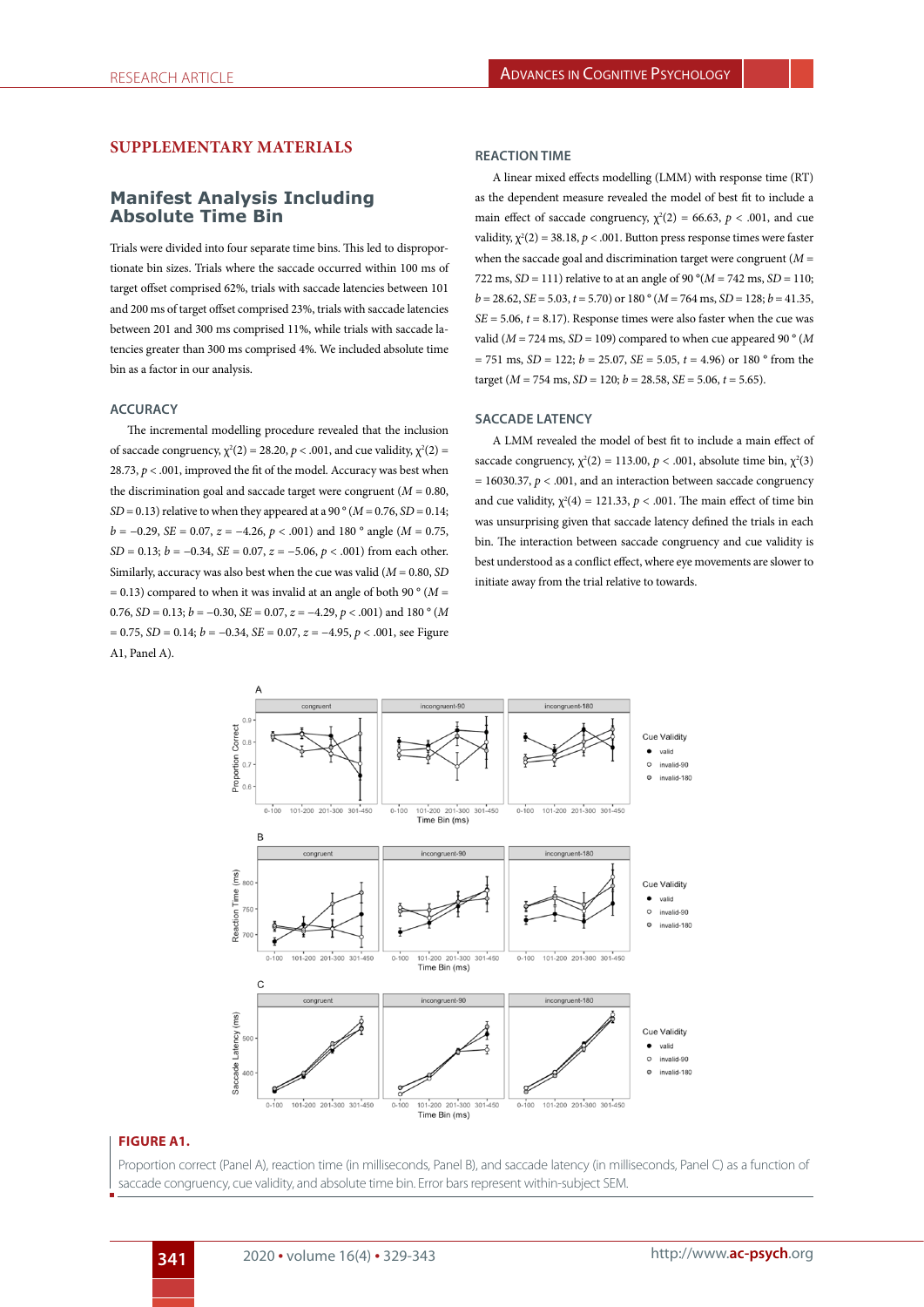

## **FIGURE A2.**

Linear ballistic model fits to error rates (Panel A) and correct RT distribution (Panel B, 10th, 50th and 90th percentiles are lower, middle and upper lines respectively). The abscissa is cue validity and the panels are levels of saccade congruency. Error bars represent 95% CIs.

# **Linear Ballistic Accumulator Analysis**

.<br>:ent-180

ient-96

#### **MODEL FIT**

Figure A2 demonstrates that the selected linear ballistic accumulator (LBA) model provides a reasonable account of saccade congruency and cue validity on average accuracy and the distribution of RT. Figure A2, Panel A shows that the model provides a good account of error rate. Figure A2, Panel B represents the distribution of RT in terms of the 10th percentile (representing the fastest responses), 50th percentile (representing the average responses) and the 90th percentile (representing the slowest RT). The account given is quite accurate, with appreciable misfit only for the slowest RTs. This misfit may be the result of our task instructions emphasizing the accuracy of the task, rather speed, causing some rechecking of responses before responding on a minority of trials, a process that is not taken account of by the LBA model.

# **Linear Ballistic Accumulator Modeling of Saccade Latency**

#### **BAYESIAN SAMPLING METHODS**

For each model, three times as many chains were used as model parameters. Sampling was carried out in two steps. First, sampling was carried out separately for individual participants in order to get reasonable start points for hierarchical sampling. The results of this step were then used as starting points for sampling the full hierarchical sample. During initial burn-in-period, there was a probability of .05 that a crossover step was replaced with a migration step. After burn-in, only crossover steps were used and sampling continued until the proportional scale reduction factor (*R*") was less than 1.1 for all parameters, and the multivariate version was less than 1.1 [\(Brooks &](#page-14-0) [Gelman, 1998\)](#page-14-0). Hierarchical estimation assumed independent normal population distributions for each model parameter. Population-mean start points were calculated from the mean of the individual-subject posterior medians and population SDs from their standard deviations, with each chain getting a slightly different random perturbation of these values. Hierarchical sampling used probability .05 migration steps at both levels of the hierarchy during burn-in, and only crossover steps thereafter with thinning set at 5 (i.e., only every 5th sample was kept), with sampling continuing until *R*" for all parameters at all levels, and the multivariate *R*" values, were all less than 1.1. The final set of chains were also inspected visually to confirm convergence.

 $08t-100$ 

incong

#### **PRIORS**

Priors were chosen to have little influence on estimation. Priors were normal distributions that were truncated below zero for *B*, *A* and  $s_{\rm v}$  parameters, and truncated at 0.1 s for the  $T_{\rm o}$  parameter (assuming that responses made in less than 0.1s are implausible). The t0 parameter was truncated above by 1 s, and no posterior samples ever approached this limit. There were no other truncations, so the *v* prior was unbounded. The prior mean for *B* was 1 and for 0.5 for *A*. The *v*